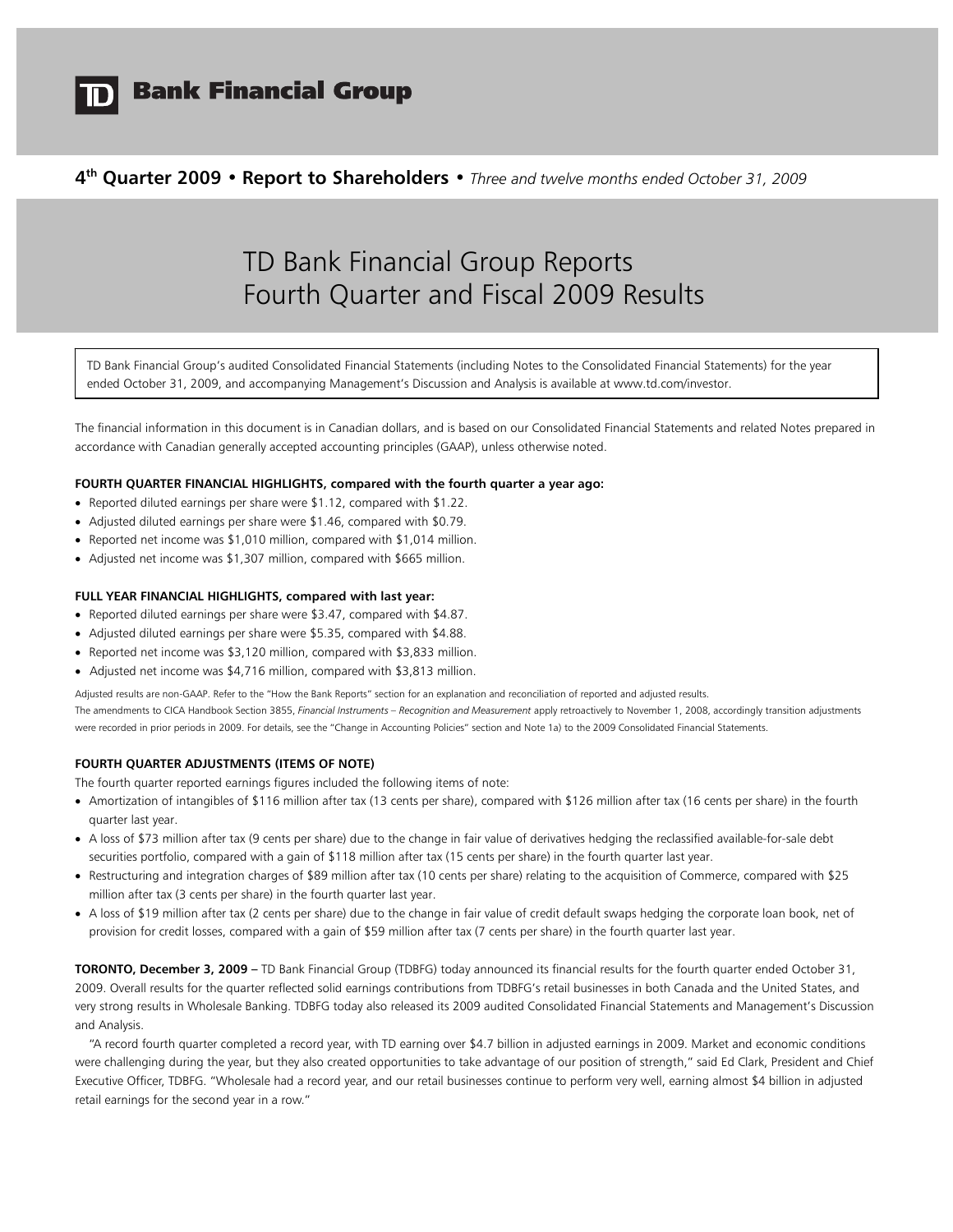#### **Canadian Personal and Commercial Banking**

Canadian Personal and Commercial Banking posted strong earnings of \$622 million in the fourth quarter, up 4% from the same period last year, as strong volume growth across most banking products more than offset a higher provision for credit losses, margin compression, and significantly higher claims costs in the insurance business.

TD Canada Trust opened 24 new branches during the year and added 155 new commercial bankers, further increasing sales capacity and customer growth across its businesses.

"TDCT continues to deliver great results and take market share in a challenging environment, driven by our consistent focus on offering unparalleled convenience and legendary customer service," said Clark. "Strong operating leverage more than offset higher credit losses, demonstrating that with the right strategy, customer focus and dedicated employees, there are ways strong businesses can perform even in a very tough economy."

#### **Wealth Management**

Wealth Management, including TDBFG's equity share in TD Ameritrade, earned net income of \$156 million in the quarter, down 8% from the fourth quarter of last year, as record transactional volumes in online brokerage operations were more than offset by continued margin pressure due to very low nominal interest rates and lower fees due to declines in asset values. During 2009, Canadian wealth management added 75 client-facing advisors to its network and TD Mutual Funds finished the year ranked number-one in net sales of long-term funds in Canada. TD Ameritrade contributed \$59 million in earnings to the segment, with record assets and average trades per day in its quarter ended September 30, 2009.

 "We're optimistic about the outlook for Wealth Management, as we're beginning to feel the positive effects of the equity market rebound in our asset based businesses," said Clark. "We expect our client base to grow and online brokerage transaction volumes to remain high. These two factors are also true for TD Ameritrade, which continues to perform well. Most important, we've continued to make investments for the future that will allow us to keep growing our diversified wealth offering strategically."

#### **U.S. Personal and Commercial Banking**

U.S. Personal and Commercial Banking generated \$122 million in reported net income. Excluding restructuring and integration charges, the segment earned \$211 million in adjusted net income for the quarter, down 24% from the same period last year due to higher loan losses reflecting the recessionary environment.

"After more than a year and a half of incredibly hard work, the integration of Commerce and TD Banknorth was completed this quarter, achieving our goal of uniting our U.S. operations under one brand from Maine to Florida," said Clark. "In the face of rising provision for credit losses and low nominal interest rates, and in the midst of a complex integration, our newly consolidated bank still managed to deliver solid earnings in that challenging environment."

#### **Wholesale Banking**

Wholesale Banking earned record net income for the quarter of \$372 million, compared to a loss of \$228 million in same period last year. A favourable operating environment led to very strong performance across all business lines, led by fixed income, interest rate and equity trading. On a full year basis, Wholesale Banking net income was \$1,137 million.

"Our wholesale bank produced exceptional results in 2009, while reducing risk and further focusing on our franchise model," said Clark. "While we do not view this performance as sustainable, we've built a dealer that can produce strong results even in adverse markets – I think the unprecedented market conditions of the past two years have validated our franchise strategy."

#### **Conclusion**

"The market has bounced back more strongly than we would have thought, but we think underlying economic conditions will remain lacklustre for the foreseeable future. And we know that many of our customers will face hardships as a result. As we've said before, we intend to stick by our customers and clients in tough times. Our employees are empowered to find new and innovative ways to deliver the same level of service to customers who are facing economic hardships, not just opportunities," said Clark.

 "Overall, we're feeling good about these results and TD's prospects for the future. While there will be challenges ahead in 2010, we've ended 2009 with earnings momentum and an exceptionally strong balance sheet and capital position. We're emerging from the financial crisis and economic recession with our business model intact and with momentum on our side, and there will be opportunities for us to continue taking advantage of TD's position of strength."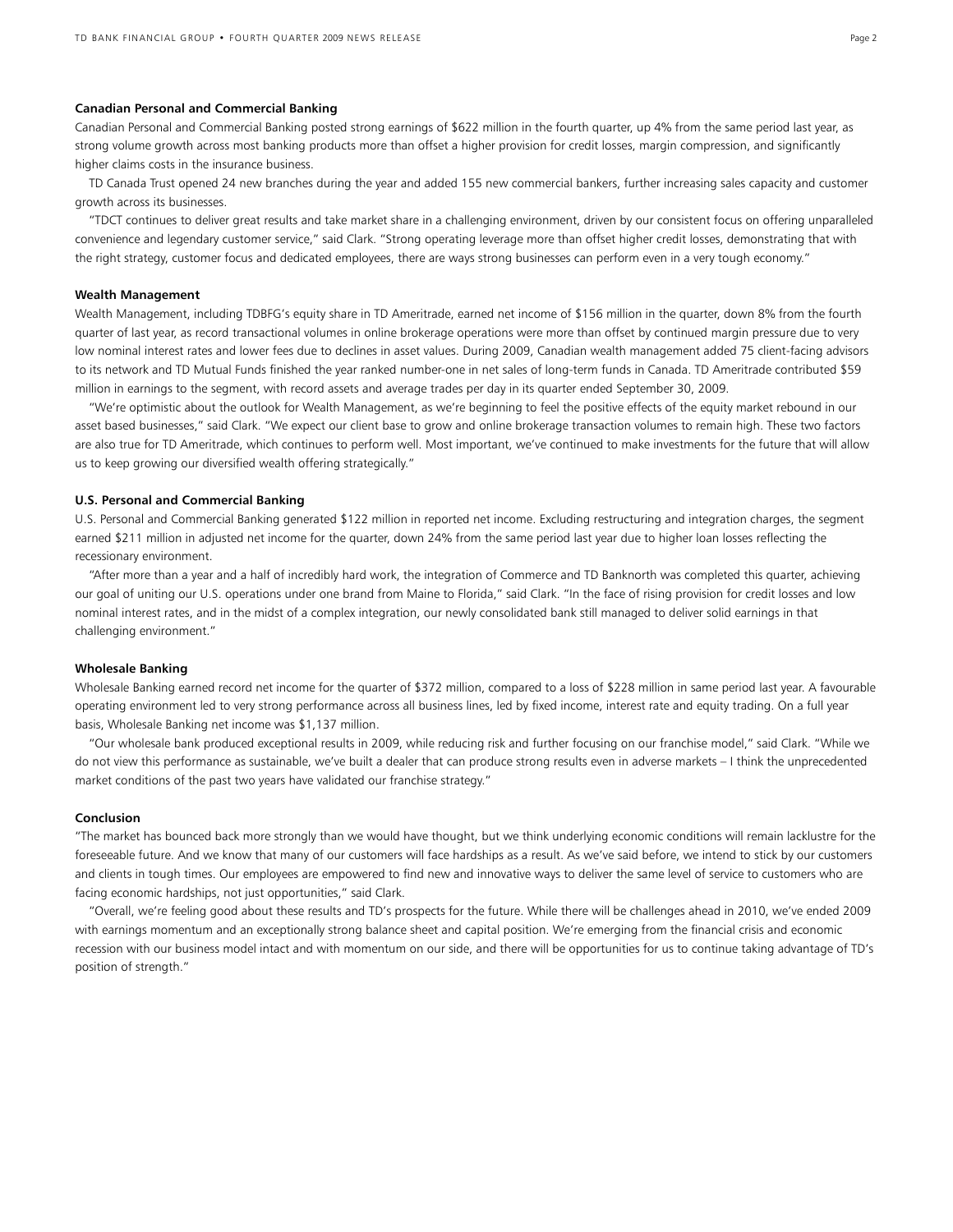# **CONTENTS**

 **1 FOURTH QUARTER FINANCIAL HIGHLIGHTS AND ADJUSTMENTS (ITEMS OF NOTE)** 

# **MANAGEMENT'S DISCUSSION AND ANALYSIS**

- **4** Financial Highlights
- **5** How We Performed
- **8** How Our Businesses Performed
- **13** Accounting Policies

# **INTERIM CONSOLIDATED FINANCIAL STATEMENTS**

- **14** Interim Consolidated Balance Sheet
- **15** Interim Consolidated Statement of Income
- **16** Interim Consolidated Statement of Changes in Shareholders' Equity
- **16** Interim Consolidated Statement of Comprehensive Income
- **17** Interim Consolidated Statement of Cash Flows
- **18** Appendix A Segmented Information

# **19 SHAREHOLDER AND INVESTOR INFORMATION**

#### *Caution Regarding Forward-Looking Statements*

From time to time, the Bank makes written and oral forward-looking statements, including in this document, in other filings with Canadian regulators or the U.S. Securities and Exchange Commission (SEC), and in other communications, including to analysts, investors, representatives of the media and others. All such statements are made pursuant to the "safe harbour" provisions of the U.S. Private Securities Litigation Reform Act of 1995 and applicable Canadian securities legislation. Forward-looking statements include, among others, statements regarding the Bank's objectives and targets for 2010 and beyond and the strategies to achieve them, the outlook for the Bank's business lines, and the Bank's anticipated financial performance. The forward-looking information contained in this document is presented for the purpose of assisting our shareholders and analysts to understand our financial position as at and for the periods ended on the dates presented and our strategic priorities and objectives, and may not be appropriate for other purposes. The economic assumptions for 2010 for the Bank are set out in the Bank's 2009 Management's Discussion and Analysis (MD&A) under the heading "Economic Summary and Outlook" and for each of our business segments,<br>under the heading "Business Outlook and Focus for "intend", "estimate", "plan", "may" and "could". By their very nature, these statements require us to make assumptions and are subject to inherent risks and uncertainties, general and specific. Especially in light of the current financial and economic environment, such risks and uncertainties may cause actual results to differ materially from the expectations expressed in the forward-looking statements. Some of the factors – many of which are beyond our control and the effects of which can be difficult to predict – that could cause such differences include: credit, market (including equity and commodity), liquidity, interest rate, operational, reputational, insurance, strategic, foreign exchange, regulatory, legal and other risks discussed in the Bank's 2009 MD&A and in other regulatory filings made in Canada and with the SEC; general business and economic conditions in Canada, the U.S. and other countries in which the Bank conducts business, as well as the effect of changes in monetary and economic policies and in the foreign exchange rates for currencies of those jurisdictions; competition in markets in which the Bank operates, from established competitors and new entrants; defaults by other financial institutions; the accuracy and completeness of information we receive on customers and counterparties; the development and introduction of new products and services and new distribution channels; the Bank's ability to execute its strategies, including its integration, growth and acquisition strategies, and those of its subsidiaries internationally; changes in accounting policies and methods the Bank uses to report its financial condition, including uncertainties associated with critical accounting assumptions and estimates; changes to our credit ratings; global capital market activity; increased funding costs for credit due to market illiquidity and competition for funding; the Bank's ability to attract, develop and retain key executives; reliance on third parties to provide components of the Bank's business infrastructure and to successfully and reliably deliver our products and services; the failure of third parties to comply with their obligations to the Bank or its affiliates relating to the care and control of information; technological changes; the use of new technologies in unprecedented ways to defraud the Bank or its customers and the organized efforts of increasingly sophisticated parties who direct their attempts to defraud the Bank or its customers through many channels; legislative and regulatory developments including changes in tax laws; unexpected judicial or regulatory proceedings or outcomes; the U.S. securities litigation environment; unexpected changes in consumer spending and saving habits; the adequacy of the Bank's risk management framework, including the risk that the Bank's risk management models do not take into account all relevant factors; international conflicts and terrorism; acts of God, such as earthquakes; the effects of disease, illness or other public health emergencies; and the effects of disruptions to public infrastructure, such as transportation, communication, power or water supply. A substantial amount of the Bank's business involves making loans or otherwise committing resources to specific companies, industries or countries. Unforeseen events affecting such borrowers, industries or countries could have a material adverse effect on the Bank's businesses, financial results, financial condition or liquidity. The preceding list is not exhaustive of all possible risk factors and other factors could also adversely affect the Bank's results. For more information, please see the Risk Factors and Management section of the Bank's 2009 MD&A. All such factors should be considered carefully when making decisions with respect to the Bank and undue reliance should not be placed on the Bank's forward-looking statements. Any forward-looking information or statements contained in this document represent the views of management only as of the date hereof. The Bank does not undertake to update any forward-looking statements, whether written or oral, that may be made from time to time by or on our behalf, except as required under applicable securities legislation.

*This document was reviewed by the Bank's Audit Committee and was approved by the Bank's Board of Directors, on the Audit Committee's recommendation, prior to its release.*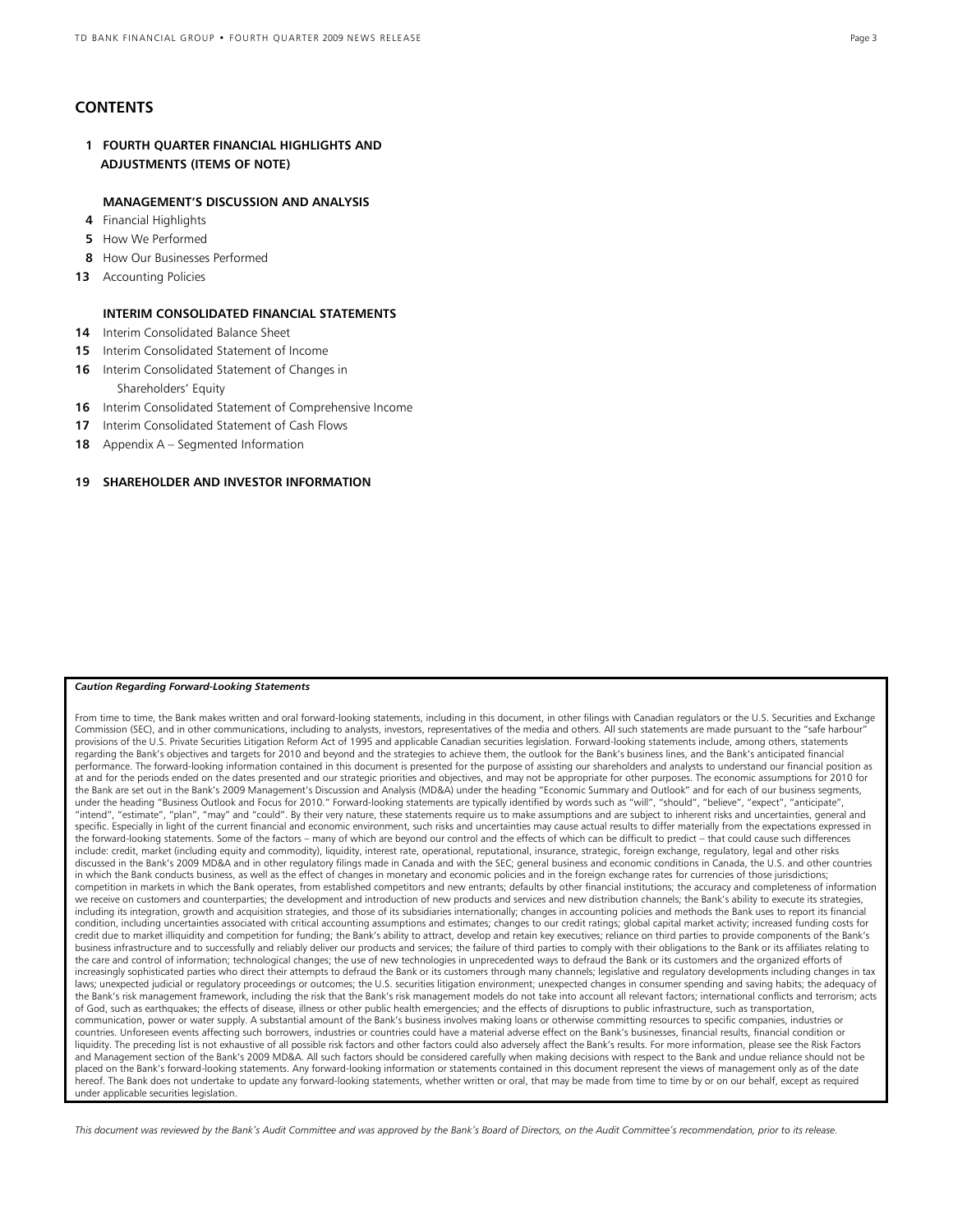# **ANALYSIS OF OPERATING PERFORMANCE**

This analysis of operating performance is presented to enable readers to assess material changes in the operating results of TD Bank Financial Group (TDBFG or the Bank) for the quarter ended October 31, 2009, compared with the corresponding periods. This analysis should be read in conjunction with our unaudited consolidated financial results included in this Press Release and with our 2009 Consolidated Financial Statements. This analysis is dated December 2, 2009. Unless otherwise indicated, all amounts are expressed in Canadian dollars and have been primarily derived from the Bank's Annual or Interim Consolidated Financial Statements prepared in accordance with Canadian generally accepted accounting principles (GAAP). Certain comparative amounts have been reclassified to conform to the presentation adopted in the current period. Additional information relating to the Bank is available on the Bank's website at http://www.td.com, as well as on SEDAR at http://www.sedar.com and on the U.S. Securities and Exchange Commission's (SEC) website at http://www.sec.gov (EDGAR filers section).

# **FINANCIAL HIGHLIGHTS**

| Oct. 31, 2009<br>July 31, 2009 Oct. 31, 2008<br>Oct. 31, 2009 <sup>1</sup><br>Oct. 31, 2008<br><b>Results of operations</b><br>Total revenue<br>\$4,718<br>\$4,667<br>\$3,640<br>\$17,860<br>\$14,669<br>Provision for credit losses<br>521<br>557<br>288<br>2,480<br>1,063<br>3,095<br>3,045<br>2,367<br>12,211<br>9,502<br>Non-interest expenses |
|----------------------------------------------------------------------------------------------------------------------------------------------------------------------------------------------------------------------------------------------------------------------------------------------------------------------------------------------------|
|                                                                                                                                                                                                                                                                                                                                                    |
|                                                                                                                                                                                                                                                                                                                                                    |
|                                                                                                                                                                                                                                                                                                                                                    |
|                                                                                                                                                                                                                                                                                                                                                    |
|                                                                                                                                                                                                                                                                                                                                                    |
| 1,010<br>912<br>Net income – reported <sup>2</sup><br>1,014<br>3,120<br>3,833                                                                                                                                                                                                                                                                      |
| 1,307<br>1,303<br>4,716<br>Net income $-$ adjusted <sup>2</sup><br>665<br>3,813                                                                                                                                                                                                                                                                    |
| Economic profit <sup>3,4</sup><br>262<br>246<br>(150)<br>561<br>932                                                                                                                                                                                                                                                                                |
| 11.0%<br>9.7%<br>8.4%<br>Return on common equity – reported <sup>4</sup><br>13.3%<br>14.4%                                                                                                                                                                                                                                                         |
| Return on invested capital <sup>3, 4</sup><br>12.6%<br>12.4%<br>7.5%<br>11.4%<br>12.4%                                                                                                                                                                                                                                                             |
| <b>Financial position</b>                                                                                                                                                                                                                                                                                                                          |
| Total assets <sup>4</sup><br>\$557,219<br>\$544,821<br>\$563,214<br>\$557,219<br>\$563,214                                                                                                                                                                                                                                                         |
| Total risk-weighted assets <sup>4</sup><br>189,585<br>189,609<br>211,750<br>189,585<br>211,750                                                                                                                                                                                                                                                     |
| 38,720<br>Total shareholders' equity <sup>4</sup><br>38,020<br>31,674<br>38,720<br>31,674                                                                                                                                                                                                                                                          |
| Financial ratios - reported                                                                                                                                                                                                                                                                                                                        |
| 65.6%<br>65.2%<br>65.0%<br>68.4%<br>64.8%<br>Efficiency ratio - reported                                                                                                                                                                                                                                                                           |
| 56.6%<br>59.2%<br>Efficiency ratio - adjusted<br>58.4%<br>77.3%<br>64.6%                                                                                                                                                                                                                                                                           |
| 11.3%<br>11.1%<br>Tier 1 capital to risk-weighted assets <sup>4</sup><br>9.8%<br>11.3%<br>9.8%                                                                                                                                                                                                                                                     |
| 0.79%<br>0.97%<br>Provision for credit losses as a % of net average loans <sup>4</sup><br>0.87%<br>0.49%<br>0.50%                                                                                                                                                                                                                                  |
| Common share information - reported (Canadian dollars)                                                                                                                                                                                                                                                                                             |
| Per share                                                                                                                                                                                                                                                                                                                                          |
| \$1.12<br>\$1.01<br>\$1.23<br>Basic earnings<br>\$3.49<br>\$4.90                                                                                                                                                                                                                                                                                   |
| 1.12<br>1.01<br>1.22<br>3.47<br>4.87<br>Diluted earnings                                                                                                                                                                                                                                                                                           |
| 0.61<br>0.61<br>0.61<br>2.44<br>2.36<br><b>Dividends</b>                                                                                                                                                                                                                                                                                           |
| Book value <sup>4</sup><br>41.13<br>36.78<br>41.13<br>36.78<br>40.54                                                                                                                                                                                                                                                                               |
| 56.92<br>Closing share price<br>61.68<br>63.11<br>61.68<br>56.92                                                                                                                                                                                                                                                                                   |
| Shares outstanding (millions)                                                                                                                                                                                                                                                                                                                      |
| 851.5<br>808.0<br>769.6<br>855.6<br>847.1<br>Average basic                                                                                                                                                                                                                                                                                         |
| 861.1<br>855.4<br>812.8<br>850.1<br>775.7<br>Average diluted                                                                                                                                                                                                                                                                                       |
| 858.8<br>854.1<br>810.1<br>858.8<br>810.1<br>End of period                                                                                                                                                                                                                                                                                         |
| \$53.0<br>\$53.9<br>\$46.1<br>\$53.0<br>Market capitalization (billions of Canadian dollars)<br>\$46.1                                                                                                                                                                                                                                             |
| Dividend yield<br>3.7%<br>4.4%<br>4.1%<br>4.8%<br>3.8%                                                                                                                                                                                                                                                                                             |
| 70.3%<br>Dividend payout ratio<br>54.3%<br>60.1%<br>49.7%<br>49.0%                                                                                                                                                                                                                                                                                 |
| Price to earnings multiple <sup>4</sup><br>17.7<br>11.7<br>17.8<br>17.8<br>11.7                                                                                                                                                                                                                                                                    |
| <b>Common share information - adjusted (Canadian dollars)</b>                                                                                                                                                                                                                                                                                      |
| Per share<br>\$1.47<br>\$1.47<br>\$0.79<br>\$5.37                                                                                                                                                                                                                                                                                                  |
| \$4.92<br>Basic earnings<br>0.79<br>5.35<br>1.46<br>1.47<br>4.88                                                                                                                                                                                                                                                                                   |
| Diluted earnings<br>41.5%<br>76.8%<br>Dividend payout ratio<br>41.4%<br>45.6%<br>49.3%                                                                                                                                                                                                                                                             |
| 11.6<br>13.5<br>11.6<br>11.6<br>11.6<br>Price to earnings multiple <sup>4</sup>                                                                                                                                                                                                                                                                    |

 As explained in the "How the Bank Reports" section, effective the second quarter ended April 30, 2009, as the reporting periods of U.S. entities are aligned with the reporting period of the Bank, the results of U.S. entities for the twelve months ended October 31, 2009 have been included with results of the Bank for the twelve months ended October 31, 2009,

while the results of January 2009 have been included directly in retained earnings of the second quarter and not included in the net income of the Bank.<br>Adjusted and reported results are explained in the "How the Bank Repo the "Change in Accounting Policies" section.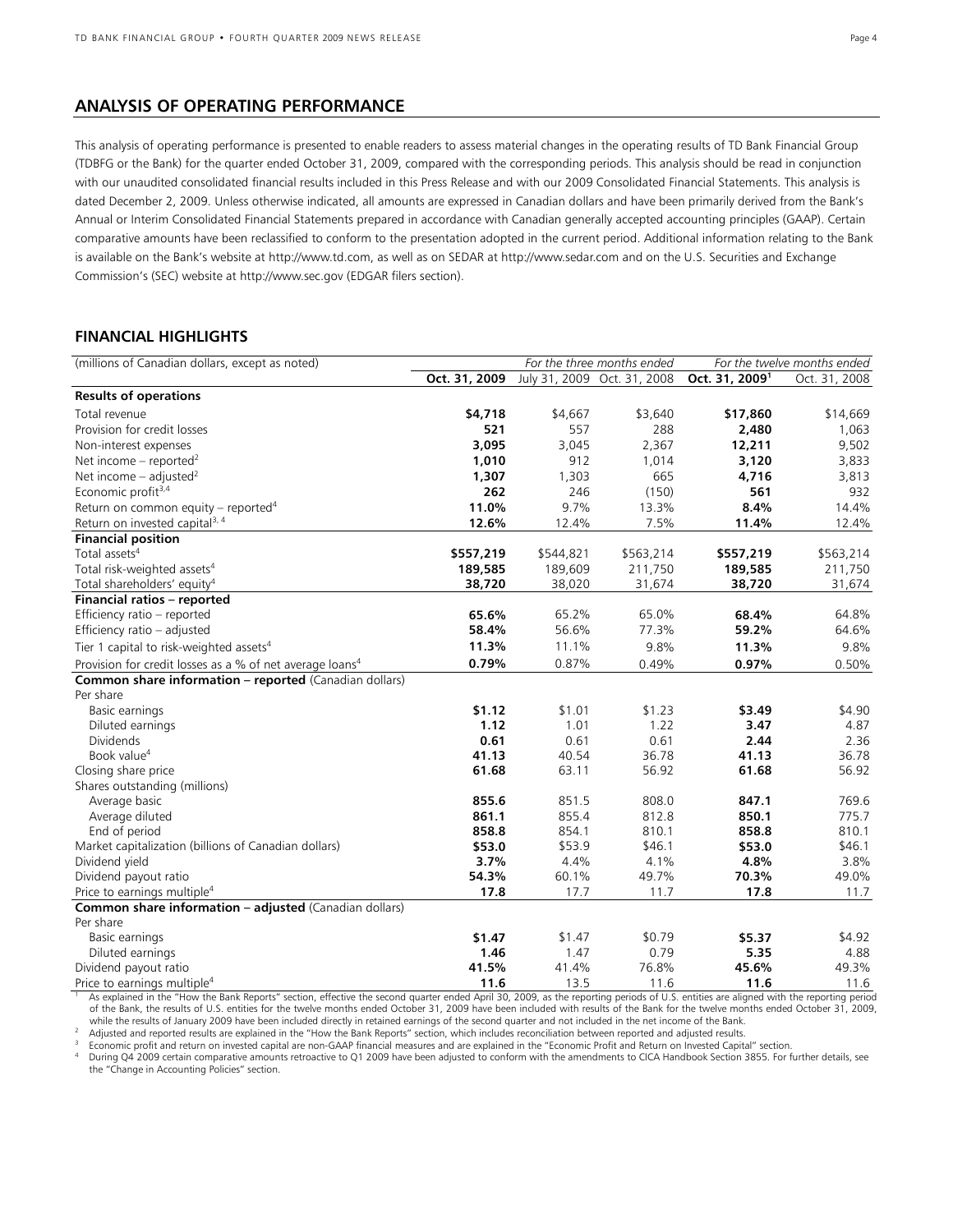# **HOW WE PERFORMED**

#### **How the Bank Reports**

The Bank prepares its Consolidated Financial Statements in accordance with GAAP and refers to results prepared in accordance with GAAP as "reported" results. The Bank also utilizes non-GAAP financial measures referred to as "adjusted" results to assess each of its businesses and to measure overall Bank performance. To arrive at adjusted results, the Bank removes "items of note", net of income taxes, from reported results. The items of note relate to items which management does not believe are indicative of underlying business performance. The Bank believes that adjusted results provide the reader with a better understanding of how management views the Bank's performance. The items of note are listed in the table on the following page. As explained, adjusted results are different from reported results determined in accordance with GAAP. Adjusted results, items of note, and related terms used in this document are not defined terms under GAAP and, therefore, may not be comparable to similar terms used by other issuers.

 Effective April 30, 2009, the reporting periods of TD Bank, N.A., which includes TD Banknorth and Commerce, were aligned with the reporting period of the Bank to eliminate the one month lag in financial reporting. Prior to April 30, 2009, the reporting period of TD Bank, N.A. was included in the Bank's financial statements on a one month lag. In accordance with the CICA Handbook Section 1506, *Accounting Changes*, this alignment is considered a change in accounting policy. The Bank has assessed that the impact to prior periods is not material and therefore, an adjustment was made to opening retained earnings to align the reporting period of TD Bank, N.A. to that of the Bank's reporting period. Accordingly, the results of TD Bank, N.A. for the twelve months ended October 31, 2009 have been included with the results of the Bank for the twelve months ended October 31, 2009. The one month impact of aligning the reporting period of U.S. entities has been included directly in retained earnings of the second quarter and not in the net income of the Bank.

The following tables provide reconciliations between the Bank's reported and adjusted results.

#### **Operating Results – Reported**

| (millions of Canadian dollars)                                 |               |         | For the three months ended  |                                    | For the twelve months ended |
|----------------------------------------------------------------|---------------|---------|-----------------------------|------------------------------------|-----------------------------|
|                                                                | Oct. 31, 2009 |         | July 31, 2009 Oct. 31, 2008 | <b>Oct. 31, 2009</b> Oct. 31, 2008 |                             |
| Net interest income                                            | \$2,825       | \$2,833 | \$2,449                     | \$11,326                           | \$8,532                     |
| Non-interest income                                            | 1,893         | 1.834   | 1,191                       | 6,534                              | 6,137                       |
| Total revenue                                                  | 4,718         | 4.667   | 3.640                       | 17,860                             | 14,669                      |
| Provision for credit losses                                    | 521           | 557     | 288                         | 2,480                              | 1,063                       |
| Non-interest expenses                                          | 3,095         | 3,045   | 2,367                       | 12,211                             | 9,502                       |
| Income before income taxes, non-controlling interests          |               |         |                             |                                    |                             |
| in subsidiaries, and equity in net income of an                |               |         |                             |                                    |                             |
| associated company                                             | 1,102         | 1,065   | 985                         | 3,169                              | 4,104                       |
| Provision for income taxes                                     | 132           | 209     | 20                          | 241                                | 537                         |
| Non-controlling interests in subsidiaries, net of income taxes | 27            | 28      | 18                          | 111                                | 43                          |
| Equity in net income of an associated company,                 |               |         |                             |                                    |                             |
| net of income taxes                                            | 67            | 84      | 67                          | 303                                | 309                         |
| Net income - reported                                          | 1,010         | 912     | 1,014                       | 3,120                              | 3,833                       |
| Preferred dividends                                            | 48            | 49      | 23                          | 167                                | 59                          |
| Net income available to common shareholders - reported         | \$962         | \$863   | \$991                       | \$2,953                            | \$3,774                     |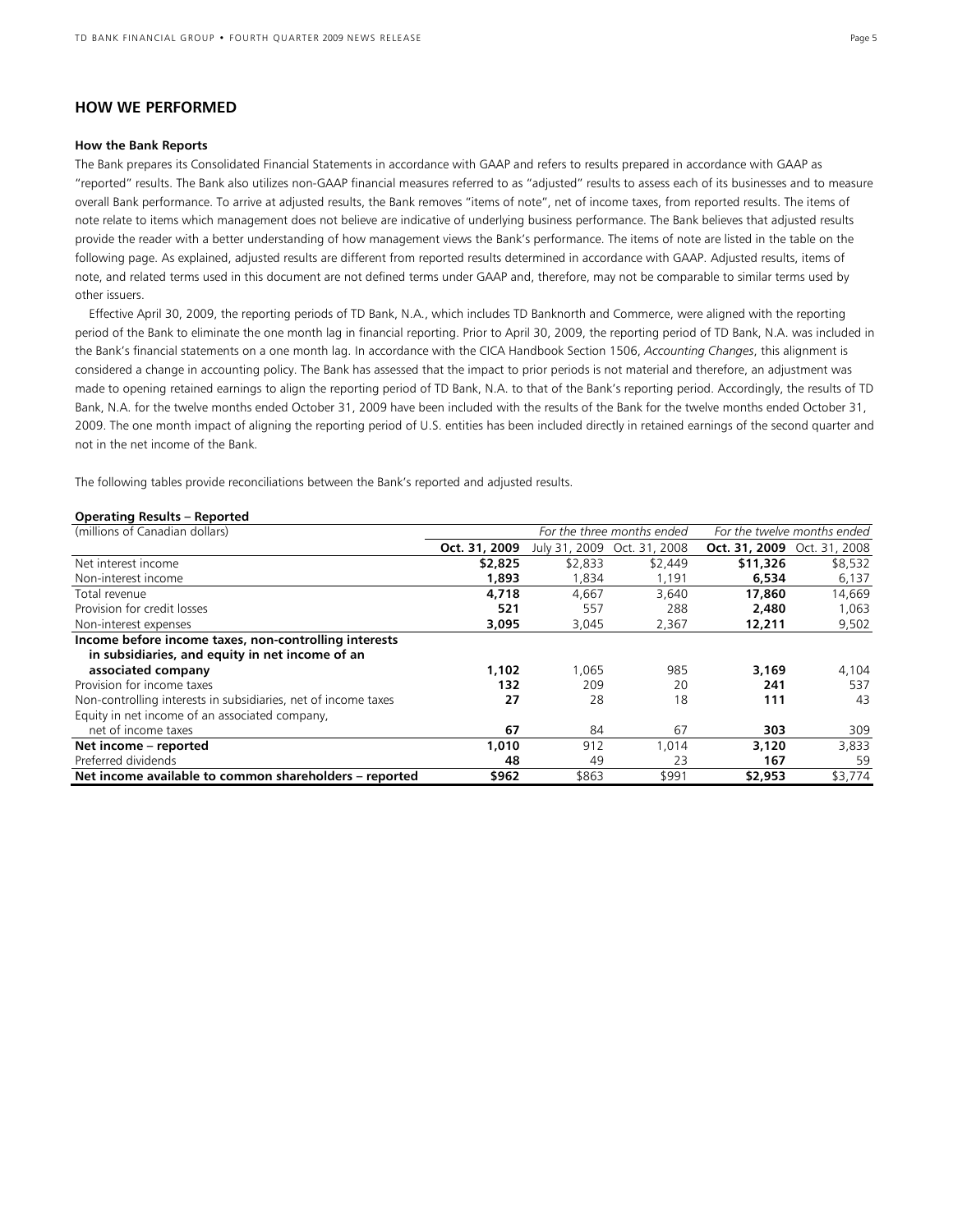# **Reconciliation of Non-GAAP Financial Measures**

| Adjusted Net Income to Reported Net Income                                      |               |               |                            |                             |                             |
|---------------------------------------------------------------------------------|---------------|---------------|----------------------------|-----------------------------|-----------------------------|
| Operating results - adjusted                                                    |               |               | For the three months ended |                             | For the twelve months ended |
| (millions of Canadian dollars)                                                  | Oct. 31, 2009 | July 31, 2009 |                            | Oct. 31, 2008 Oct. 31, 2009 | Oct. 31, 2008               |
| Net interest income                                                             | \$2,825       | \$2,833       | \$2,449                    | \$11,326                    | \$8,532                     |
| Non-interest income <sup>1</sup>                                                | 1,984         | 1.976         | 954                        | 7,294                       | 5,840                       |
| Total revenue                                                                   | 4,809         | 4,809         | 3,403                      | 18,620                      | 14,372                      |
| Provision for credit losses <sup>2</sup>                                        | 521           | 492           | 288                        | 2,225                       | 1,046                       |
| Non-interest expenses <sup>3</sup>                                              | 2,807         | 2,723         | 2,632                      | 11,016                      | 9,291                       |
| Income before income taxes, non-controlling interests in subsidiaries,          |               |               |                            |                             |                             |
| and equity in net income of an associated company                               | 1,481         | 1,594         | 483                        | 5,379                       | 4,035                       |
| Provision for (recovery of) income taxes <sup>4</sup>                           | 231           | 367           | (116)                      | 923                         | 554                         |
| Non-controlling interests in subsidiaries, net of income taxes                  | 27            | 28            | 18                         | 111                         | 43                          |
| Equity in net income of an associated company, net of income taxes <sup>5</sup> | 84            | 104           | 84                         | 371                         | 375                         |
| Net income - adjusted                                                           | 1,307         | 1,303         | 665                        | 4,716                       | 3,813                       |
| Preferred dividends                                                             | 48            | 49            | 23                         | 167                         | 59                          |
| Net income available to common shareholders - adjusted                          | 1,259         | 1,254         | 642                        | 4,549                       | 3,754                       |
| Adjustments for items of note, net of income taxes:                             |               |               |                            |                             |                             |
| Amortization of intangibles <sup>6</sup>                                        | (116)         | (122)         | (126)                      | (492)                       | (404)                       |
| Reversal of Enron litigation reserve <sup>7</sup>                               |               |               | 323                        |                             | 323                         |
| Increase (decrease) in fair value of derivatives hedging the reclassified       |               |               |                            |                             |                             |
| available-for-sale debt securities portfolio <sup>8</sup>                       | (73)          | (43)          | 118                        | (450)                       | 118                         |
| Restructuring and integration charges relating to the                           |               |               |                            |                             |                             |
| Commerce acquisition <sup>9</sup>                                               | (89)          | (70)          | (25)                       | (276)                       | (70)                        |
| Increase (decrease) in fair value of credit default swaps hedging the           |               |               |                            |                             |                             |
| corporate loan book, net of provision for credit losses <sup>10</sup>           | (19)          | (75)          | 59                         | (126)                       | 107                         |
| Other tax items <sup>11</sup>                                                   |               |               |                            |                             | (34)                        |
| Provision for insurance claims <sup>12</sup>                                    |               |               |                            |                             | (20)                        |
| General allowance increase in Canadian Personal and Commercial                  |               |               |                            |                             |                             |
| Banking (excluding VFC) and Wholesale Banking                                   |               | (46)          |                            | (178)                       |                             |
| Settlement of TD Banknorth shareholder litigation <sup>13</sup>                 |               |               |                            | (39)                        |                             |
| FDIC special assessment charge <sup>14</sup>                                    |               | (35)          |                            | (35)                        |                             |
| Total adjustments for items of note                                             | (297)         | (391)         | 349                        | (1,596)                     | 20                          |
| Net income available to common shareholders - reported                          | \$962         | \$863         | \$991                      | \$2,953                     | \$3,774                     |

#### **Reconciliation of Reported Earnings per Share (EPS) to Adjusted EPS15**

| (Canadian dollars)                             | For the three months ended                       |        |                          | For the twelve months ended        |        |  |
|------------------------------------------------|--------------------------------------------------|--------|--------------------------|------------------------------------|--------|--|
|                                                | <b>Oct. 31, 2009</b> July 31, 2009 Oct. 31, 2008 |        |                          | <b>Oct. 31, 2009</b> Oct. 31, 2008 |        |  |
| Diluted – reported                             | \$1.12                                           | \$1.01 | \$1.22                   | \$3.47                             | \$4.87 |  |
| Items of note affecting income (as above)      | 0.34                                             | 0.46   | (0.43)                   | 1.88                               | (0.03) |  |
| Items of note affecting EPS only <sup>16</sup> |                                                  |        | $\overline{\phantom{m}}$ | $\overline{\phantom{0}}$           | 0.04   |  |
| Diluted – adjusted                             | \$1.46                                           | \$1.47 | \$0.79                   | \$5.35                             | \$4.88 |  |
| <b>Basic – reported</b>                        | \$1.12                                           | \$1.01 | \$1.23                   | \$3.49                             | \$4.90 |  |

<sup>1</sup> Adjusted non-interest income excludes the following items of note: *fourth quarter 2009* – \$30 million loss due to change in fair value of credit default swaps (CDS) hedging the corporate loan book, as explained in footnote 10; \$61 million loss due to change in fair value of derivatives hedging the reclassified available-for-sale (AFS) debt securities portfolio, as explained in footnote 8; *third quarter 2009* – \$118 million loss due to change in fair value of CDS hedging the corporate loan book; \$24 million loss due to change in fair value of derivatives hedging the reclassified AFS debt securities portfolio*; second quarter 2009* – \$61 million loss due to change in fair value of CDS hedging the corporate loan book; \$166 million loss due to change in fair value of derivatives hedging the reclassified AFS debt securities portfolio; *first quarter 2009* – \$13 million gain due to change in fair value of CDS hedging the corporate loan book; \$313 million loss due to change in fair value of derivatives hedging the reclassified AFS debt securities portfolio; *fourth quarter 2008* – \$96 million<br>gain due to change in fair value of portfolio; *third quarter 2008 –* \$34 million gain due to change in fair value of CDS hedging the corporate loan book; *second quarter 2008 –* \$1 million gain due to change in fair<br>value of CDS hedging the corporate loan b insurance claims, as explained in footnote 12.<br>Adjusted provision for credit losses (PCL) excludes the following items of note: third quarter 2009 – \$65 million increase in general allowance for credit losses in Canadian P

Commercial Banking (excluding VFC) and Wholesale Banking; *second quarter 2009* – \$110 million increase in general allowance for credit losses in Canadian Personal and Commercial Banking (excluding VFC) and Wholesale Banking; *first quarter 2009* – \$80 million increase in general allowance for credit losses in Canadian Personal and Commercial Banking<br>(excluding VFC) and Wholesale Banking; *first qu* 

Adjusted non-interest expenses excludes the following items of note: fourth quarter 2009 - \$151 million amortization of intangibles, as explained in footnote 6; \$137 million restructuring and integration charges related to the Commerce acquisition, as explained in footnote 9; *third quarter 2009* – \$158 million amortization of intangibles; \$109 million restructuring and integration charges related to the Commerce acquisition; \$55 million FDIC special assessment charge, as explained in footnote 14; *second quarter 2009* – \$171 million amortization of intangibles; \$77 million restructuring and integration charges related to the Commerce acquisition; settlement of TD Banknorth shareholder litigation of \$58 million, as explained in footnote 13; *first quarter 2009* – \$173 million amortization of intangibles; \$106 million restructuring and integration charges related to the Commerce acquisition; *fourth quarter 2008* – \$172 million amortization of intangibles; \$40 million restructuring and integration charges related to the Commerce acquisition, \$477 million positive adjustment related to the reversal of Enron litigation reserve, as explained in footnote 7; *third quarter 2008* – \$166 million amortization of intangibles; \$23 million restructuring and integration charges; *second quarter 2008* – \$117 million amortization of intangibles; \$48 million restructuring and integration charges related to the Commerce

acquisition; first quarter 2008 – \$122 million amortization of intangibles.<br>For reconciliation between reported and adjusted provision for income taxes, see the 'Reconciliation of non-GAAP provision for (recovery of) incom 6; *third quarter 2009* – \$20 million amortization of intangibles; *second quarter 2009* – \$16 million amortization of intangibles; *first quarter 2009* – \$15 million amortization of intangibles; *fourth quarter 2008* – \$17 million amortization of intangibles; *third quarter 2008* – \$16 million amortization of intangibles; *second quarter 2008* – \$17 million

Amortization of intangibles primarily relates to the Canada Trust acquisition in 2000, the TD Banknorth acquisition in 2005 and its privatization in 2007, the Commerce acquisition in in 2008, the acquisitions by TD Banknorth of Hudson United Bancorp (Hudson) in 2006 and Interchange Financial Services (Interchange) in 2007, and the amortization of intangibles included in equity in net income of TD Ameritrade.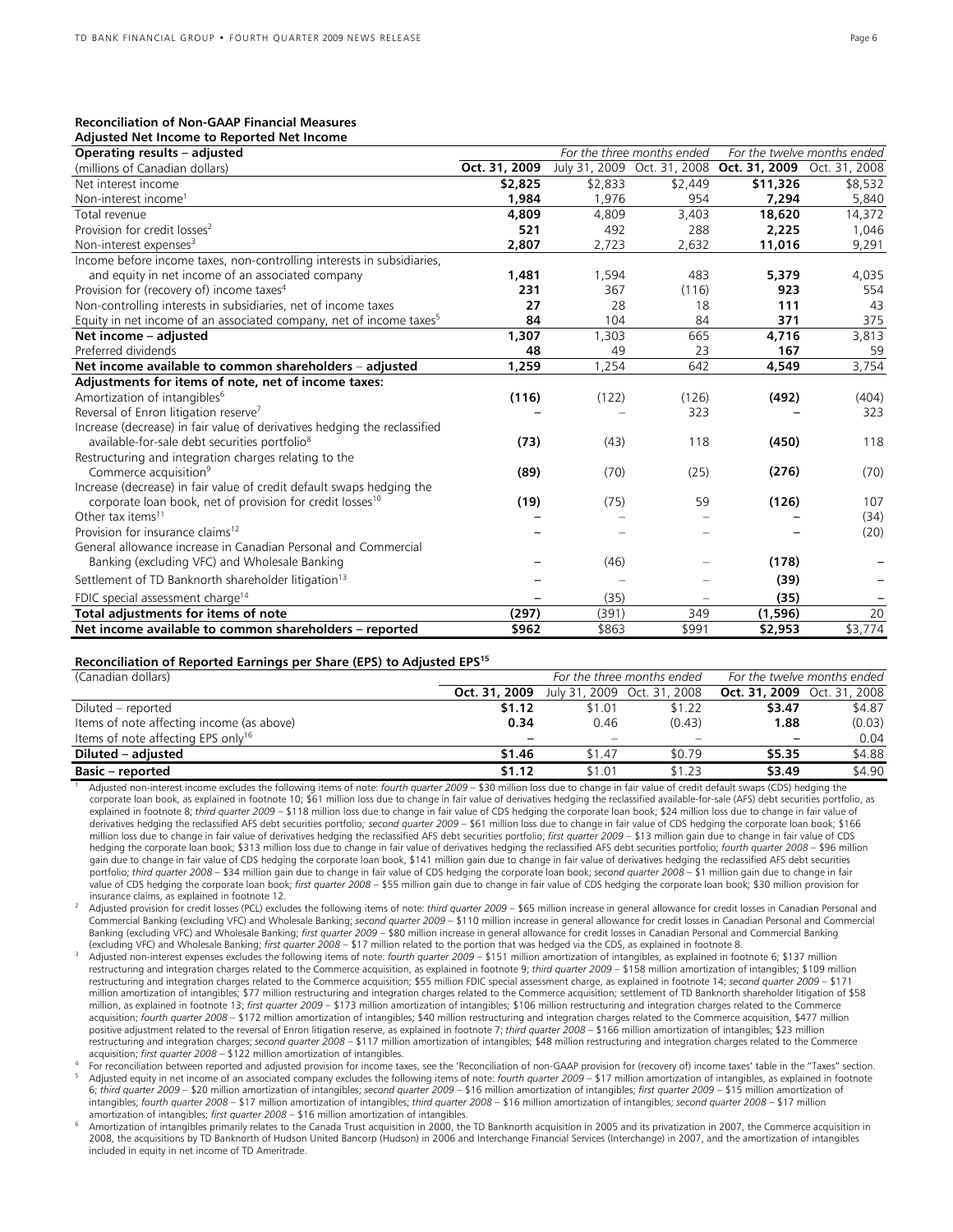- The Enron contingent liability for which the Bank established a reserve was re-evaluated in light of the favourable evolution of case law in similar securities class actions following the U.S. Supreme Court's ruling in Stoneridge Partners, LLC v. Scientific-Atlanta, Inc. During the fourth quarter of 2008, the Bank recorded a positive adjustment of \$323 million after tax,<br>reflecting the substantial reversal
- Effective August 1, 2008, as a result of recent deterioration in markets and severe dislocation in the credit market, the Bank changed its trading strategy with respect to certain trading debt securities. The Bank no longer intends to actively trade in these debt securities. Accordingly, the Bank reclassified certain debt securities from trading to the available-for-sale category in accordance with the Amendments to CICA Handbook Section 3855, *Financial Instruments – Recognition and Measurement*. As part of the Bank's trading strategy, these debt securities are economically hedged, primarily with CDS and interest rate swap contracts. This includes foreign exchange translation exposure related to the debt securities portfolio and the derivatives hedging it. These derivatives are not eligible for reclassification and are recorded on a fair value basis with changes in fair value recorded in the period's earnings. Management believes that this asymmetry in the accounting treatment between derivatives and the reclassified debt securities results in volatility in earnings from period to period that is not indicative of the economics of the underlying business performance in the Wholesale Banking segment. As a result, the derivatives are accounted for on an accrual basis in Wholesale Banking and the gains and losses related to the derivatives in excess of the accrued amounts are reported in the Corporate segment. Adjusted results of the Bank
- exclude the gains and losses of the derivatives in excess of the accrued amount.<br>As a result of the acquisition of Commerce and related restructuring and integration initiatives undertaken, the Bank incurred restructuring charges consisted of employee severance costs, the costs of amending certain executive employment and award agreements, and the write-down of long-lived assets due to impairment. Integration charges consisted of costs related to employee retention, external professional consulting charges, and marketing (including customer communication
- and rebranding).<br><sup>10</sup> The Bank purchases CDS to hedge the credit risk in Wholesale Banking's corporate lending portfolio. These CDS do not qualify for hedge accounting treatment and are measured at fair value with changes in fair value recognized in current period's earnings. The related loans are accounted for at amortized cost. Management believes that this asymmetry in the accounting treatment between CDS and loans would result in periodic profit and loss volatility which is not indicative of the economics of the corporate loan portfolio or the underlying business performance in Wholesale Banking. As a result, the CDS are accounted for on an accrual basis in Wholesale Banking and the gains and losses on the CDS, in excess of the accrued cost, are reported in the Corporate segment. Adjusted earnings exclude the gains and losses on the CDS in excess of the accrued cost. When a credit event occurs in the corporate loan book that has an
- 
- <sup>11</sup> This represents the negative impact of scheduled reductions in the income tax rate on net future income tax assets.<br><sup>12</sup> The Bank accrued an additional actuarial liability in its insurance subsidiary operations for po government's legislation effectively capping minor injury insurance claims was challenged and held to be unconstitutional. In Q3 2009, the government of Alberta won its appeal of<br>the decision; however, the ultimate outcome
- <sup>13</sup> Upon the announcement of the privatization of TD Banknorth in November 2006, certain minority shareholders of TD Banknorth initiated class action litigation alleging various claims against the Bank, TD Banknorth and TD Banknorth officers and directors (TD Banknorth Shareholders' Litigation). The parties agreed to settle the litigation in February 2009 for \$61.3 million (US\$50 million) of which \$3.7 million (US\$3 million) had been previously accrued on privatization. The Court of Chancery in Delaware approved the settlement of the TD<br>Banknorth Shareholders' Litigation effective Ju

- <sup>14</sup> On May 22, 2009, the Federal Deposit Insurance Corporation (FDIC), in the U.S., finalized a special assessment resulting in a charge of \$35 million after tax (US\$31 million).<br><sup>15</sup> EPS is computed by dividing net incom
- quarterly EPS may not equal to year-to-date EPS.<br><sup>16</sup> The diluted earnings per share figures do not include Commerce earnings for the month of April 2008 because there was a one month lag between fiscal quarter ends until quarter of this year, while share issuance on close resulted in a one-time negative earnings impact of four cents per share.

#### **Reconciliation of Non-GAAP Provision for (Recovery of) Income Taxes**

| (millions of Canadian dollars, except as noted)                   |               | For the three months ended | For the twelve months ended |                             |       |
|-------------------------------------------------------------------|---------------|----------------------------|-----------------------------|-----------------------------|-------|
|                                                                   | Oct. 31, 2009 |                            | July 31, 2009 Oct. 31, 2008 | Oct. 31, 2009 Oct. 31, 2008 |       |
| Provision for income taxes - reported                             | \$132         | \$209                      | \$20                        | \$241                       | \$537 |
| Adjustments for items of note                                     |               |                            |                             |                             |       |
| Amortization of intangibles                                       | 52            | 56                         | 63                          | 229                         | 239   |
| Reversal of Enron litigation reserve                              |               |                            | (154)                       |                             | (154) |
| Increase (decrease) in fair value of derivatives hedging the      |               |                            |                             |                             |       |
| reclassified available-for-sale debt securities portfolio         | (12)          | (19)                       | (23)                        | 114                         | (23)  |
| Restructuring and integration charges relating to the             |               |                            |                             |                             |       |
| Commerce acquisition                                              | 48            | 39                         | 15                          | 153                         | 41    |
| Increase (decrease) in fair value of credit default swaps hedging |               |                            |                             |                             |       |
| the corporate loan book, net of provision for credit losses       | 11            | 43                         | (37)                        | 70                          | (62)  |
| Other tax items                                                   |               |                            |                             |                             | (34)  |
| Provision for insurance claims                                    |               |                            |                             |                             | 10    |
| General allowance increase in Canadian Personal and               |               |                            |                             |                             |       |
| Commercial Banking (excluding VFC) and Wholesale Banking          |               | 19                         |                             | 77                          |       |
| Settlement of TD Banknorth shareholder litigation                 |               |                            |                             | 19                          |       |
| FDIC special assessment charge                                    |               | 20                         |                             | 20                          |       |
| Total adjustments for items of note                               | 99            | 158                        | (136)                       | 682                         | 17    |
| Provision for income taxes - adjusted                             | \$231         | \$367                      | \$(116)                     | \$923                       | \$554 |
| Effective income tax rate – adjusted <sup>1</sup>                 | 15.6%         | 23.0%                      | (24.0)%                     | 17.2%                       | 13.7% |

Adjusted effective income tax rate is adjusted provision for income taxes before other taxes as a percentage of adjusted net income before taxes.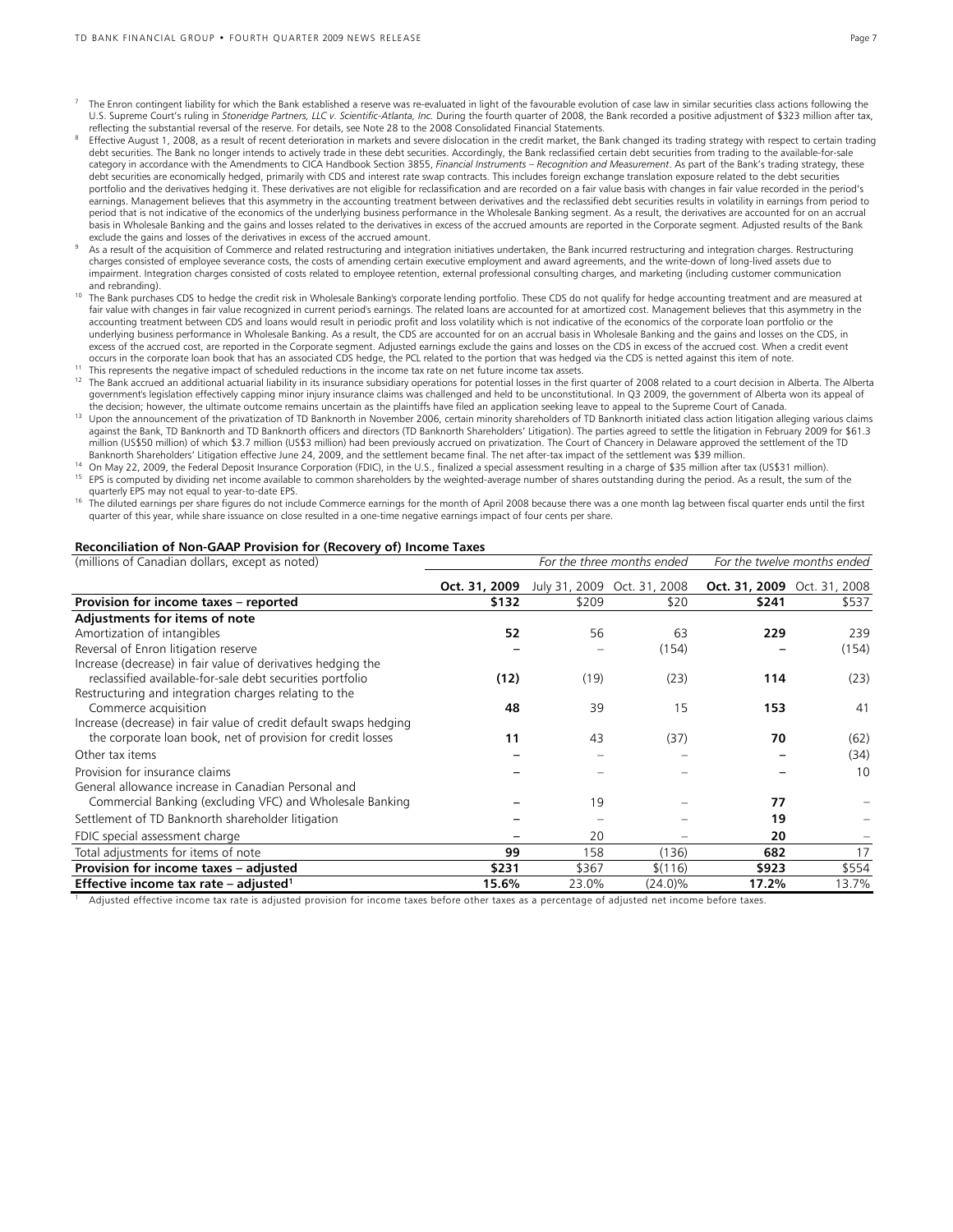#### **Economic Profit and Return on Invested Capital**

The Bank utilizes economic profit as a tool to measure shareholder value creation. Economic profit is adjusted net income available to common shareholders less a charge for average invested capital. Average invested capital is equal to average common equity for the period plus the average cumulative after-tax goodwill and intangible assets amortized as of the reporting date. The rate used in the charge for capital is the equity cost of capital calculated using the capital asset pricing model. The charge represents an assumed minimum return required by common shareholders on the Bank's invested capital. The Bank's goal is to achieve positive and growing economic profit.

Return on invested capital (ROIC) is adjusted net income available to common shareholders divided by average invested capital. ROIC is a variation of the economic profit measure that is useful in comparison to the equity cost of capital. Both ROIC and the equity cost of capital are percentage rates, while economic profit is a dollar measure. When ROIC exceeds the equity cost of capital, economic profit is positive. The Bank's goal is to maximize economic profit by achieving ROIC that exceeds the equity cost of capital.

Economic profit and ROIC are non-GAAP financial measures as these are not defined terms under GAAP. Readers are cautioned that earnings and other measures adjusted to a basis other than GAAP do not have standardized meanings under GAAP and, therefore, may not be comparable to similar terms used by other issuers.

The following table reconciles between the Bank's economic profit, ROIC, and net income available to common shareholders – adjusted. Adjusted results, items of note, and related terms are discussed in the "How the Bank Reports" section.

#### **Reconciliation of Economic Profit, Return on Invested Capital and Net Income Available to Common Shareholders – Adjusted**<br>For the three months ended For the twelve montion of Capadian dollars) (millions of Canadian dollars) *For the three months ended For the twelve months ended*

|               |          |               | . סויש כווערוסוויכיוונים כווסכם                    |               |
|---------------|----------|---------------|----------------------------------------------------|---------------|
| Oct. 31, 2009 |          | Oct. 31, 2008 |                                                    | Oct. 31, 2008 |
| \$34,846      | \$35,388 | \$29,615      | \$35,341                                           | \$26,213      |
|               |          |               |                                                    |               |
| 4,698         | 4.598    | 4.269         | 4,541                                              | 4,136         |
| \$39,544      | \$39,986 | \$33,884      | \$39,882                                           | \$30,349      |
| 10.0%         | 10.0%    | 9.3%          | 10.0%                                              | 9.3%          |
| \$997         | \$1,008  | \$792         | \$3,988                                            | \$2,822       |
| \$962         | \$863    | \$991         | \$2,953                                            | \$3,774       |
| 297           | 391      | (349)         | 1,596                                              | (20)          |
| \$1,259       | \$1,254  | \$642         | \$4,549                                            | \$3,754       |
| \$262         | \$246    | \$(150)       | \$561                                              | \$932         |
| 12.6%         | 12.4%    | 7.5%          | 11.4%                                              | 12.4%         |
|               |          |               | י סיומים כווויכל וווסוויוס לוומכל<br>July 31, 2009 | Oct. 31, 2009 |

As a result of the 2009 Amendments to CICA Handbook Section 3855, certain available-for-sale and held-to-maturity securities were reclassified to loans, as described in the "Change in Accounting Policies" section.

# **HOW OUR BUSINESSES PERFORMED**

For management reporting purposes, the Bank's operations and activities are organized around four key business segments operating in a number of locations in key financial centres around the globe: Canadian Personal and Commercial Banking, including TD Canada Trust and TD Insurance; Wealth Management, including TD Waterhouse and an investment in TD Ameritrade; U.S. Personal and Commercial Banking including TD Bank, America's Most Convenient Bank; and Wholesale Banking, including TD Securities. The Bank's other activities are grouped into the Corporate segment. Effective the third quarter of 2008, the U.S. insurance and credit card businesses were transferred to the Canadian Personal and Commercial Banking segment, and the U.S. wealth management businesses to the Wealth Management segment for management reporting purposes to align with how these businesses are now being managed on a North American basis. Prior periods have not been reclassified as the impact was not material.

Results of each business segment reflect revenue, expenses, assets, and liabilities generated by the businesses in that segment. The Bank measures and evaluates the performance of each segment based on adjusted results where applicable, and for those segments the Bank notes that the measure is adjusted. Amortization of intangible expenses is included in the Corporate segment. Accordingly, net income for the operating business segments is presented before amortization of intangibles, as well as any other items of note not attributed to the operating segments. For further details, see the "How the Bank Reports" section, the "Business Focus" section in the 2009 Annual Report and Note 7 to the 2009 Consolidated Financial Statements. For information concerning the Bank's measures of economic profit and return on invested capital, which are non-GAAP financial measures, see the "How We Performed" section. Segmented information also appears in Appendix A.

Net interest income within Wholesale Banking is calculated on a taxable equivalent basis (TEB), which means that the value of non-taxable or taxexempt income, including dividends, is adjusted to its equivalent before-tax value. Using TEB allows the Bank to measure income from all securities and loans consistently and makes for a more meaningful comparison of net interest income with similar institutions. The TEB increase to net interest income and provision for income taxes reflected in Wholesale Banking results is reversed in the Corporate segment. The TEB adjustment for the quarter was \$120 million, compared with \$142 million in the fourth quarter last year, and \$62 million in the prior quarter. On a full year basis, the TEB adjustment was \$470 million, compared with \$513 million in the last year.

The Bank securitizes retail loans and receivables, and records a gain or loss on sale, including the recognition of an asset related to retained interests. Credit losses incurred on retained interests after securitization are recorded as a charge to non-interest income in the Bank's Consolidated Financial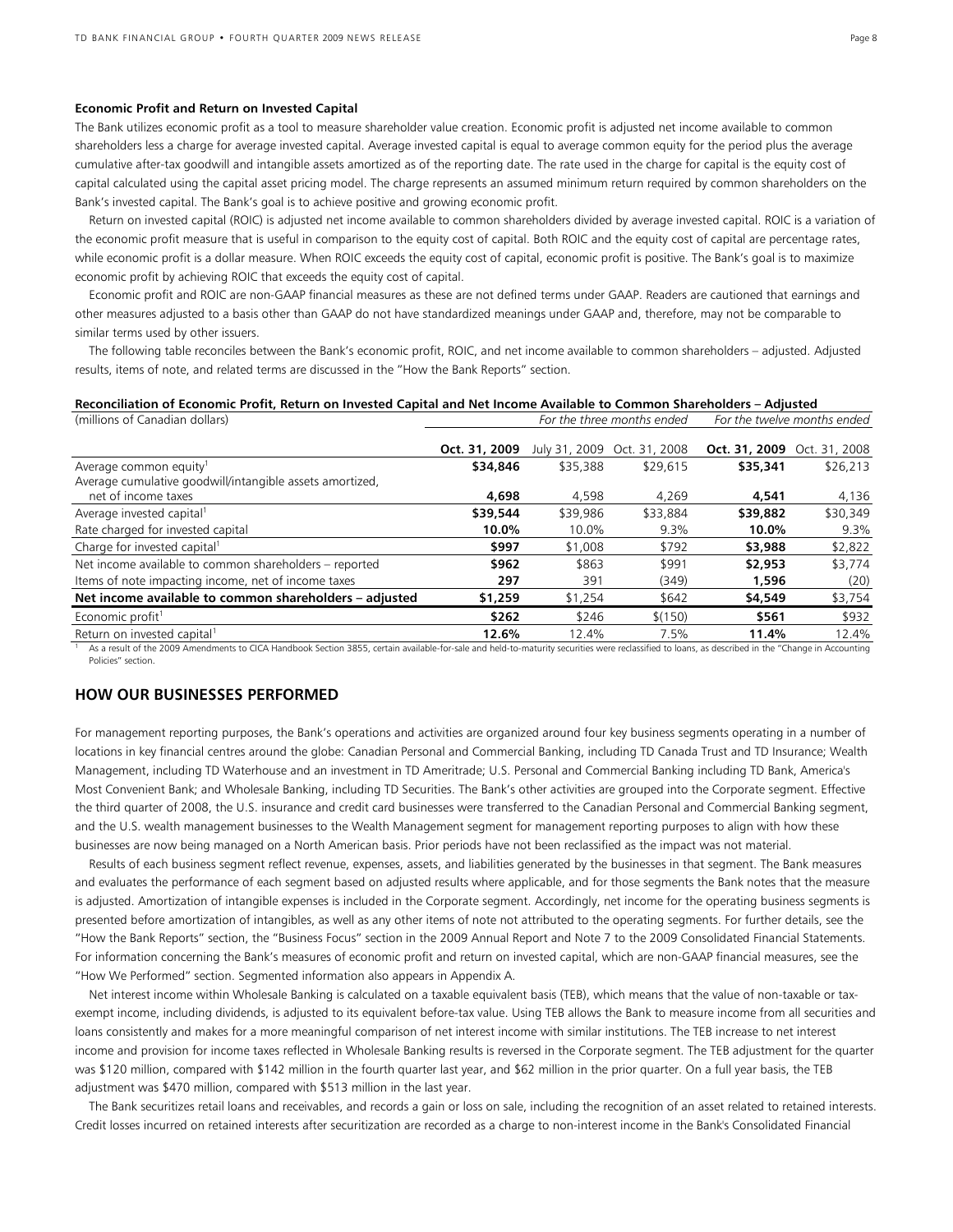Statements. For segment reporting, provision for credit losses (PCL) related to securitized volumes is included in Canadian Personal and Commercial Banking but is reversed in the Corporate segment and reclassified as a charge to non-interest income to comply with GAAP.

#### **Canadian Personal and Commercial Banking**

Canadian Personal and Commercial Banking net income for the quarter was \$622 million, an increase of \$22 million, or 4%, compared with the fourth quarter last year and a decrease of \$55 million, or 8%, compared with the prior quarter. The annualized return on invested capital for the quarter was 27%, down from 29% in the fourth quarter last year and 31% in the prior quarter.

 Revenue for the quarter was \$2,434 million, an increase of \$151 million, or 7%, compared with the fourth quarter last year primarily due to strong volume growth across most banking products, particularly in real estate secured lending and personal and business deposits. The increase from volume growth was partly offset by margin compression and by significantly higher industry-wide property and casualty insurance loss ratios, including the impact of severe weather events in the insurance business. Compared with the prior quarter, revenue decreased \$13 million. Continued strong volume growth was partially offset by lower mortgage breakage fee income. In addition, the prior quarter included a partial reversal of the provision related to the Alberta legislation capping minor injury insurance claims. Margin on average earning assets decreased by 1 bp to 2.88% compared with the fourth quarter last year. Compared with the prior quarter, margin on average earning assets decreased 8 bps primarily due to lower mortgage breakage fee income. Compared with the fourth quarter last year, real-estate secured lending volume, including securitizations, increased \$20.2 billion, or 13%, while consumer loan volume increased \$4.2 billion, or 16%. Business loans and acceptances volume grew \$1.9 billion, or 7%. Personal deposit volume increased \$11.4 billion, or 10%, while business deposit volume increased \$6.9 billion, or 16%. Gross originated insurance premiums increased \$69 million, or 10%.

 PCL for the quarter was \$313 million, an increase of \$104 million, or 50%, compared with the fourth quarter last year. Personal banking PCL was \$291 million, an increase of \$93 million, or 47%, higher than the fourth quarter last year as increased bankruptcies and challenging economic conditions led to higher provisions in credit cards, unsecured lines of credit, and indirect auto lending. Business banking PCL was \$22 million compared with \$11 million in the fourth quarter last year. Annualized PCL as a percentage of credit volume was 0.53%, an increase of 13 bps compared with the fourth quarter last year. Compared with the prior quarter, PCL increased \$23 million, or 8%, due to economic conditions, volume growth, and higher commercial banking provisions. Net impaired loans were \$621 million, an increase of \$144 million, or 30%, over the fourth quarter last year and an increase of \$27 million, or 5%, from the prior quarter. The increase was due to weakness in the economy combined with volume growth. Net impaired loans as a percentage of total loans were 1.04%, compared with 0.90% as at October 31, 2008, and 1.03% as at July 31, 2009.

 Non-interest expenses for the quarter were \$1,226 million, an increase of \$24 million, or 2%, compared with the fourth quarter of last year, primarily due to higher employee compensation and other expenses to support business growth. Compared with the prior quarter, non-interest expenses increased \$56 million, or 5%, largely due to the timing of business investment initiatives.

 The average full-time equivalent (FTE) staffing levels increased 527, or 2%, compared with the fourth quarter last year and increased 334, or 1%, compared with the prior quarter. The efficiency ratio for the current quarter was 50.4%, compared with 52.7% in the fourth quarter last year and 47.8% in the prior quarter.

 Although revenue is vulnerable to economic and market conditions, and a competitive pricing environment, the outlook for revenue growth is expected to be moderate. While volume growth is expected to be lower than last year across most products, margins on average are expected to be relatively stable and revenue is expected to continue to benefit from the increased leadership position in branch hours and continued investment in our network. PCL is expected to increase into 2010, reflective of continued challenging conditions in the Canadian economy. Expenses are anticipated to be higher relative to last year due to higher employee compensation and benefit costs, and investment in strategic initiatives to support future growth.

#### **Wealth Management**

Wealth Management net income for the quarter was \$156 million, a decrease of \$14 million, or 8%, compared with the fourth quarter last year and a decrease of \$7 million, or 4%, compared with the prior quarter. Net income in Global Wealth, which excludes TD Ameritrade, was \$97 million, a decrease of \$13 million, or 12%, compared with the fourth quarter last year and an increase of \$2 million, or 2%, compared with the prior quarter. The Bank's reported investment in TD Ameritrade generated net income for the quarter of \$59 million, a decrease of \$1 million, or 2%, compared with the fourth quarter last year and a decrease of \$9 million, or 13%, compared with the prior quarter. The decline in TD Ameritrade's contribution compared with the prior quarter is due to a decline in base earnings, lower beneficial ownership of TD Ameritrade shares, and the translation effect of a stronger Canadian dollar. For its fourth quarter ended September 30, 2009, TD Ameritrade reported net income of US\$157 million, a decrease of US\$15 million, or 9%, compared with the fourth quarter last year and a decrease of US\$14 million, or 8%, compared with the prior quarter. Wealth Management's annualized return on invested capital for the quarter was 14% compared with 16% in the fourth quarter last year and 14% in the prior quarter.

 Revenue for the quarter was \$587 million, a decrease of \$4 million, or 1%, compared to the fourth quarter last year. This decrease was primarily due to interest spread compression, lower margin loans, lower average fees, and lower average assets under management. This decrease was mainly offset by higher new issue activity and higher trading revenue in the online brokerage operation. Compared with the prior quarter, revenue increased by \$25 million, or 4%, primarily due to increased average assets under management and administration in the advice-based and asset management businesses, higher new issue revenue, and higher trading volumes.

 Non-interest expenses for the quarter were \$444 million, an increase of \$16 million, or 4%, compared with the fourth quarter last year. This increase was primarily due to infrastructure investment to support business growth, a continued focus on growing the sales force in the advice-based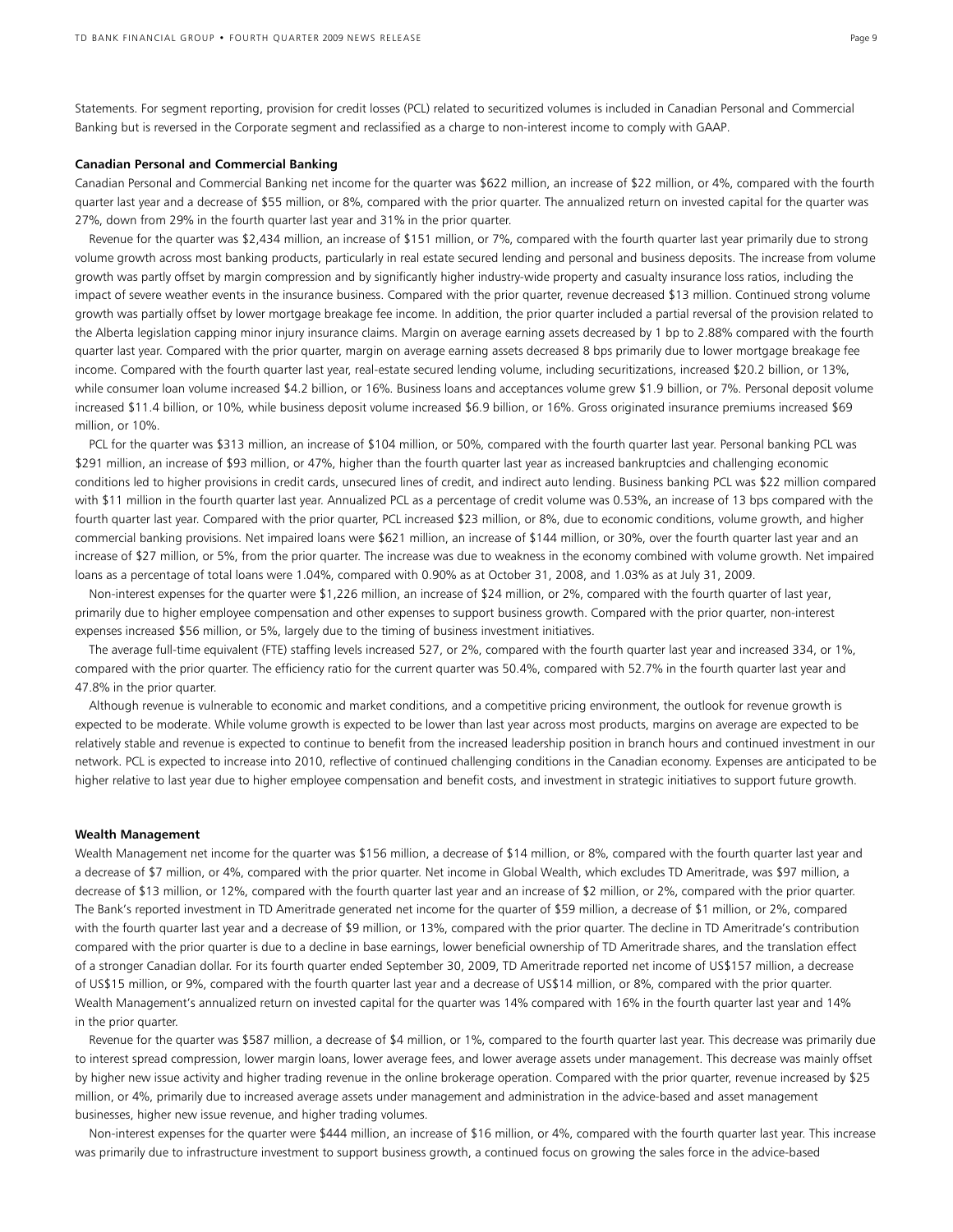businesses, higher variable costs due to increased transactions primarily in our online channel, and various non-recurring expenses incurred to streamline and enhance operations. These increases were partially offset by lower staff levels in the U.S. wealth management businesses. Compared to the prior quarter, non-interest expenses increased by \$20 million, or 5%, primarily due to higher variable compensation, increased development spending on projects, higher volume related expenses, and various non-recurring expenses mainly incurred to enhance operational efficiencies. These expense increases were partially offset by a decrease in staff-related costs in the U.S. wealth management businesses.

 The average FTE staffing levels increased by 96, or 1%, compared with the fourth quarter last year primarily due to new client-facing advisors and increased processing staff to handle increased volumes, partially offset by reduced FTE in the U.S. wealth management businesses. Compared with the prior quarter, average FTE staffing levels decreased by 124, or 2%, primarily due to reduced FTE in the U.S. wealth management businesses. The efficiency ratio for the current quarter worsened to 75.6%, compared with 72.4% in the fourth quarter last year and 75.4% in the prior quarter.

 Assets under administration of \$191 billion, as at October 31, 2009, increased by \$18 billion, or 10%, compared with October 31, 2008. The increase was primarily due to net new client assets and market appreciation. Assets under management of \$171 billion, as at October 31, 2009, increased by \$1 billion compared with October 31, 2008, primarily due to net new client assets and recent market improvement.

 In the fourth quarter, the advice-based and asset management businesses continued the trend of stronger asset growth due to a rebound in equity markets. Client engagement remains strong as evidenced by growth in new accounts and net new client assets. Non-interest expenses will continue to be managed prudently while continuing to focus on investment in client-facing advisors, products, and technology to ensure future business growth. While global economies are improving and equity markets have shown strong growth since their March 2009 lows, our outlook for 2010 remains cautious as volatility may continue to exist over the short-term.

#### **Wealth Management**

| (millions of Canadian dollars) |               | For the three months ended |                             | For the twelve months ended        |       |
|--------------------------------|---------------|----------------------------|-----------------------------|------------------------------------|-------|
|                                | Oct. 31, 2009 |                            | July 31, 2009 Oct. 31, 2008 | <b>Oct. 31, 2009</b> Oct. 31, 2008 |       |
| Global Wealth <sup>1</sup>     | \$97          | \$95                       | \$110                       | \$345                              | \$480 |
| TD Ameritrade                  | 59            | 68                         | 60                          | 252                                | 289   |
| Net income                     | \$156         | \$163                      | \$170                       | \$597                              | \$769 |
| $-22$ $-1$ $-1$ $-1$ $-1$<br>. |               |                            | $\sim$                      |                                    |       |

1 Effective the third quarter of 2008, the Bank transferred the U.S. wealth management businesses to the Wealth Management segment for management reporting purposes. Prior periods have not been reclassified as the impact was not material to segment results.

#### **U.S. Personal and Commercial Banking**

U.S. Personal and Commercial Banking reported net income for the quarter was \$122 million, a decrease of \$129 million, or 51%, compared with the fourth quarter last year and a decrease of \$50 million, or 29%, compared with the prior quarter. Excluding restructuring and integration charges related to the Commerce acquisition, adjusted net income for the quarter was \$211 million, a decrease of \$65 million, or 24%, compared with the fourth quarter last year and a decrease of \$31 million, or 13%, compared with the prior quarter. The annualized return on invested capital for the quarter was 4.5%, compared with 6.2% for the same period last year and 5.0% in the prior quarter.

 Revenue for the quarter was \$1,113 million, an increase of \$69 million, or 7%, compared with the fourth quarter last year and a decrease of \$23 million, or 2%, compared with the prior quarter. In U.S. dollar terms, revenue increased 3% when compared with both the fourth quarter last year and the prior quarter. Margin on average earning assets of 3.46% decreased by 35 bps from the fourth quarter last year, primarily due to rate compression arising from the lower overall level of interest rates and increased levels of impaired loans. Compared with the fourth quarter last year, in U.S. dollar terms, average loans increased \$6 billion, or 13%, with average business loans increasing 6% and average personal loans increasing 25%. Total average deposits increased \$20.1 billion over the fourth quarter last year, including a \$13.4 billion increase in average deposits of TD Ameritrade money market deposit accounts (MMDAs). Average deposit volume excluding the impact of the TD Ameritrade MMDAs increased \$6.7 billion, or 9%, with 11% growth in business deposit volume and 10% growth in personal deposit volume, while government deposit volumes were essentially unchanged. Compared with the prior quarter, margin on average earning assets increased 6 bps following four consecutive quarters of margin compression.

Certain debt securities, including all non-agency collateralized mortgage obligations (CMOs), which were previously accounted for as available-for-sale securities were reclassified as loans in Q4 2009 as a result of amendments to Canadian GAAP, which provide that debt securities that are not quoted in an active market may be classified as loans. These securities were reclassified at their amortized cost retroactive to November 1, 2008. As at October 31, 2009, securities with an amortized cost of US\$7.3 billion (\$7.9 billion) were reclassified as loans. The impact of reclassification was the reversal of the unrealized loss recognized in other comprehensive income (OCI) with the offset being an increase in the carrying value of the assets. Under a loan accounting framework, a general allowance was also required. The general allowance was retroactively established for these securities and totalled US\$256 million at October 31, 2009. The general allowance was recorded by a US\$89 million provision as at November 1, 2008 (recorded as an adjustment to opening retained earnings), a US\$75 million provision in Q1 2009, a US\$95 million provision in Q2 2009, and a US\$3 million reversal in Q4 2009. In Q4 2009, a US\$42 million specific provision was also recorded against certain of these securities.

 Excluding provisions recorded on debt securities that are classified as loans, PCL for the quarter was \$175 million, an increase of \$97 million, or 124%, compared with the fourth quarter last year primarily due to higher levels of charge-offs and higher reserve requirements resulting from the recession in the U.S. Annualized PCL as a percentage of credit volume was 1.22%, an increase of 64 bps compared with the fourth quarter last year.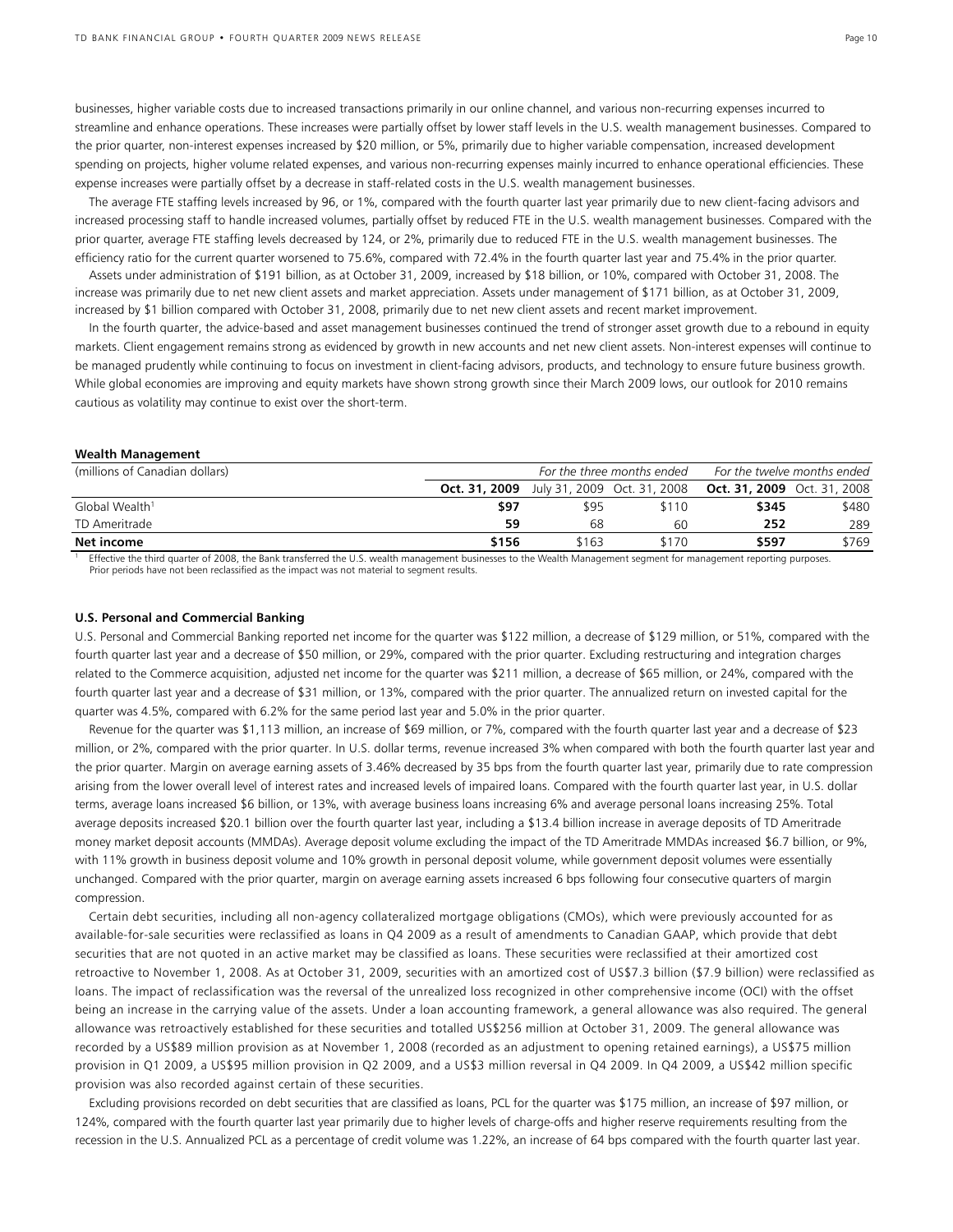Compared with the prior quarter, PCL on loans decreased by \$8 million, or 4%. Net impaired loans, excluding securities classified as loans that are impaired, were \$879 million, an increase of \$545 million, or 163%, over the fourth quarter last year and an increase of \$138 million, or 19%, from the prior quarter. The increase was largely due to net new formations resulting from continued weakness in the real estate markets and the recession in the U.S. Net impaired loans, excluding from debt securities classified as loans, as a percentage of total loans were 1.55%, compared with 0.65% as at October 31, 2008, and 1.31% as at July 31, 2009.

 Reported non-interest expenses for the quarter were \$806 million, an increase of \$157 million, or 24%, compared with the fourth quarter last year and an increase of \$23 million, or 3%, compared with the prior quarter. Excluding restructuring and integration charges related to the Commerce acquisition, adjusted non-interest expenses for the quarter were \$669 million, an increase of \$59 million, or 10%, compared with the fourth quarter last year and a decrease of \$5 million compared with the prior quarter. In U.S. dollar terms, adjusted non-interest expenses were 6% higher than the fourth quarter last year and 5% higher than the prior quarter, largely due to increased FDIC premiums and the timing of marketing campaigns.

 The average FTE staffing levels decreased by 512, or 3%, compared with the fourth quarter last year. Included in this decrease is a reduction of approximately 850 FTE staff due to integration efforts and branch consolidations, partially offset by the increase of approximately 350 FTE staff resulting from 33 new store openings since the fourth quarter last year. Additional reductions will occur in the first quarter of 2010 as integration efforts wind down. The reported efficiency ratio for the quarter worsened to 72.4%, compared with 62.2% in the fourth quarter last year and 68.9% in the prior quarter. The adjusted efficiency ratio for the quarter was 60.1%, compared with 58.4% in the fourth quarter last year and 59.3% in the prior quarter.

Loan volume growth is expected to moderate in 2010 due primarily to lower demand. Organic deposit growth momentum is expected to continue due to maturing stores. PCL is expected to increase in 2010 peaking by end of the year. Key drivers of strong performance in 2010 are anticipated to be core deposit and loan growth, with a constant monitoring of credit quality and competitive pricing, and solid expense control.

# **Wholesale Banking**

Wholesale Banking reported record net income for the quarter of \$372 million, an increase of \$600 million compared with the fourth quarter last year and an increase of \$45 million, or 14%, compared with the prior quarter. The current quarter results were driven by strong broad-based performance across all business lines as the operating environment continued to be favourable compared to a very weak environment in the same quarter last year that was characterized by a dramatic decline in global liquidity, equity markets, and capital market activity. The current quarter results were higher than the prior quarter primarily due to losses on exit of the public equity investment portfolio in the prior quarter. The annualized return on invested capital for the quarter improved to 46%, compared with (21)% in the fourth quarter last year and 40% in the prior quarter.

Wholesale Banking revenue was derived primarily from capital markets, corporate lending, and investing activities. Revenue for the quarter was \$886 million, an increase of \$1 billion compared with the fourth quarter last year and an increase of \$10 million compared with the prior quarter. Strong results reflect the year-over-year contrast in operating environments as the recent environment has been characterized by improved asset values, tightening credit spreads, and high client volumes as compared to a year ago when there was a dramatic decline in market liquidity, a substantial increase in credit spreads, and a significant decline in global equity prices.

The increase in revenue from the fourth quarter last year was attributable to:

- Credit trading gains this quarter compared to significant losses in the same quarter last year. Credit trading results improved significantly due to tightening spreads compared to a dramatic decline in global market liquidity which resulted in the significant widening in the basis between assets and credit default swaps (CDS).
- The decline in market liquidity in 2008 led to lower mark-to-market values on loan commitments in the same quarter last year.
- Strong interest rate trading revenue this quarter driven by wider margins and increases in client activity.
- Increase in equity trading revenue this quarter primarily due to a recovery of global equity prices compared to significant declines in the same quarter last year.
- Equity and debt underwriting revenue this quarter was higher reflecting stronger levels of market activity driven by lower corporate financing costs and an increase in investor demand for new issues.

Capital markets revenue decreased \$78 million, or 8%, compared with the prior quarter, primarily due to foreign exchange, interest rate, and credit trading results moderating from a very strong prior quarter, partially offset by higher non-taxable transaction revenue.

 Corporate lending revenue increased compared with the prior quarter primarily due to higher margins and loan fees. The investment portfolio reported a small loss this quarter compared to large net security losses in the same quarter last year and the prior quarter. Losses in the same quarter last year were driven by write-downs in the public equity investment portfolio due to significant declines in equity markets. The prior quarter included the completion of the exit of the public equity investment portfolio which led to significant realized net security losses.

PCL is composed of specific provisions for credit losses and accrual costs for credit protection. PCL for the quarter was \$7 million, compared with \$10 million in the fourth quarter last year and \$32 million in the prior quarter. PCL for the current and fourth quarter last year was primarily related to the cost of credit protection, while the prior quarter included \$11 million in the cost of credit protection and \$21 million in specific allowances primarily related to a single credit exposure in the corporate lending portfolio. Wholesale Banking continues to proactively manage its credit risk and currently holds \$1.4 billion in notional CDS protection.

Non-interest expenses for the quarter were \$347 million, an increase of \$41 million, or 13%, compared with the fourth quarter last year primarily due to higher variable compensation on stronger results. Non-interest expenses increased \$21 million, or 6%, from the prior quarter primarily due to higher severance costs.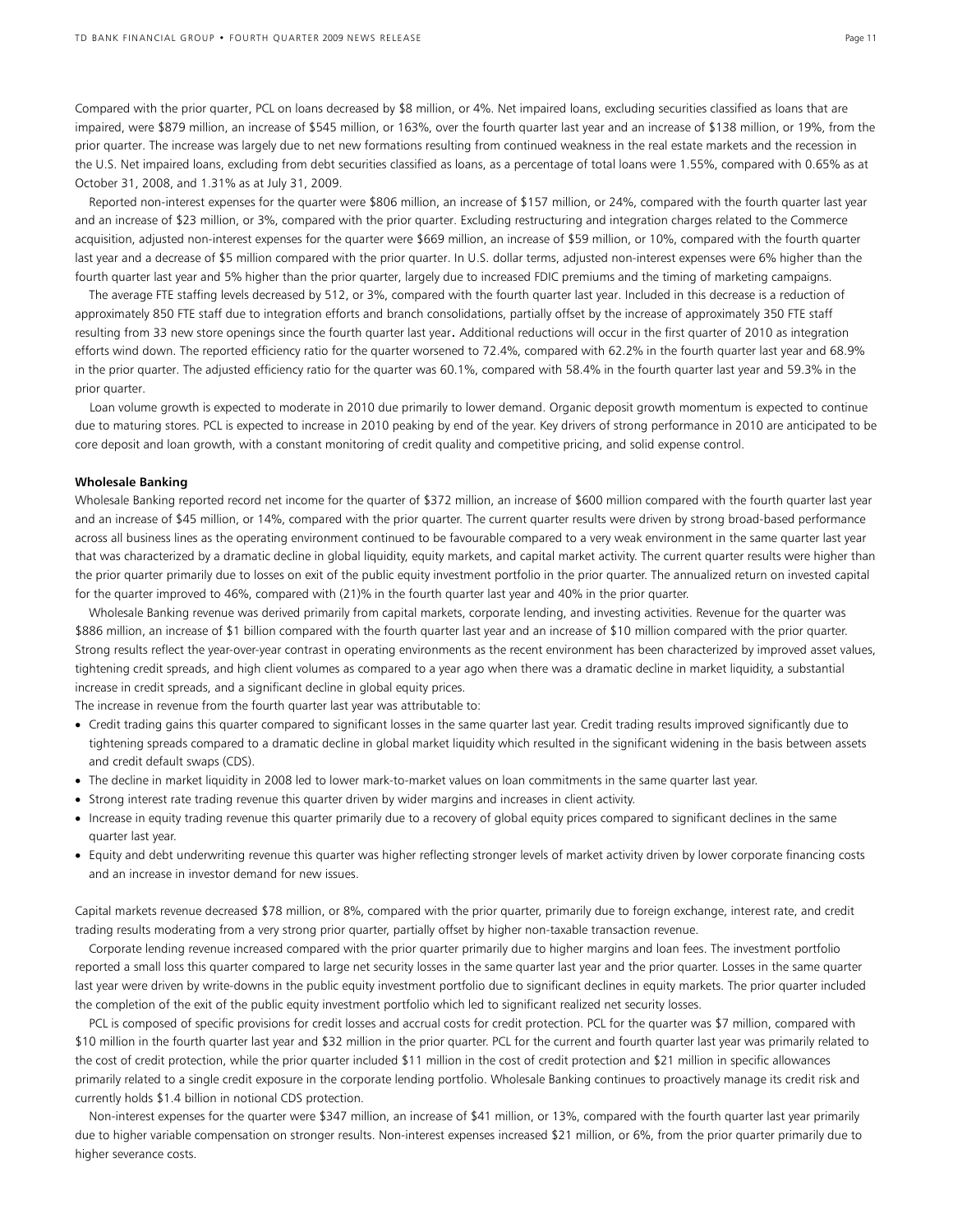Wholesale Banking had a very strong quarter, delivering record net income. The operating environment was favourable, leading to a strong broad based performance across all business lines. We expect the operating environment for Wholesale Banking to normalize as competition increases in the market and a less volatile, low interest rate environment persists leading to potentially lower trading revenue, and lower client volumes.

## **Corporate**

Corporate segment's reported net loss for the quarter was \$262 million, compared with a reported net gain of \$221 million in the fourth quarter last year and a reported net loss of \$427 million in the prior quarter. The adjusted net loss for the quarter was \$54 million, compared with an adjusted net loss of \$153 million in the fourth quarter last year and an adjusted net loss of \$106 million in the prior quarter. Compared with the fourth quarter last year, the lower adjusted net loss was primarily driven by decreased net securitization losses, reduced losses associated with retail hedging activity, and the impact of tax benefits reported in the quarter. Compared with the prior quarter, the lower adjusted net loss was primarily attributable to tax benefits and lower losses from net securitization activities.

The difference between reported and adjusted net loss for the Corporate segment was due to items of note as outlined below. These items are described further in the "How We Performed" section.

| (millions of Canadian dollars)                               |               |         | For the three months ended  |                             | For the twelve months ended |
|--------------------------------------------------------------|---------------|---------|-----------------------------|-----------------------------|-----------------------------|
|                                                              | Oct. 31, 2009 |         | July 31, 2009 Oct. 31, 2008 | Oct. 31, 2009 Oct. 31, 2008 |                             |
| Corporate segment net income (loss) - reported               | \$(262)       | \$(427) | \$221                       | \$(1,719)                   | \$(147)                     |
| Adjustments for items of note, net of income taxes           |               |         |                             |                             |                             |
| Amortization of intangibles                                  | 116           | 122     | 126                         | 492                         | 404                         |
| Reversal of Enron litigation reserve                         |               |         | (323)                       |                             | (323)                       |
| Decrease (increase) in fair value of derivatives hedging the |               |         |                             |                             |                             |
| reclassified available-for-sale securities portfolio         | 73            | 43      | (118)                       | 450                         | (118)                       |
| Decrease (increase) in fair value of credit default swaps    |               |         |                             |                             |                             |
| hedging the corporate loan book, net of provision            |               |         |                             |                             |                             |
| for credit losses                                            | 19            | 75      | (59)                        | 126                         | (107)                       |
| Other tax items                                              |               |         |                             |                             | 20                          |
| Provision for insurance claims                               |               |         |                             |                             | 20                          |
| General allowance increase in Canadian Personal and          |               |         |                             |                             |                             |
| Commercial Banking (excluding VFC) and                       |               |         |                             |                             |                             |
| Wholesale Banking                                            |               | 46      |                             | 178                         |                             |
| Settlement of TD Banknorth shareholder litigation            |               |         |                             | 39                          |                             |
| FDIC special assessment charge                               |               | 35      |                             | 35                          |                             |
| Total adjustments for items of note                          | 208           | 321     | (374)                       | 1,320                       | (104)                       |
| Corporate segment net loss - adjusted                        | \$(54)        | \$(106) | \$(153)                     | $$^{(399)}$                 | \$(251)                     |
|                                                              |               |         |                             |                             |                             |
| Decomposition of items included in net loss - adjusted       |               |         |                             |                             |                             |
| Net securitization                                           | \$(2)         | \$(15)  | \$(49)                      | \$(10)                      | \$(69)                      |
| Unallocated corporate expenses                               | (90)          | (96)    | (83)                        | (315)                       | (268)                       |
| Other                                                        | 38            | 5       | (21)                        | (74)                        | 86                          |
| Corporate segment net loss - adjusted                        | \$(54)        | \$(106) | \$(153)                     | $$$ (399)                   | \$(251)                     |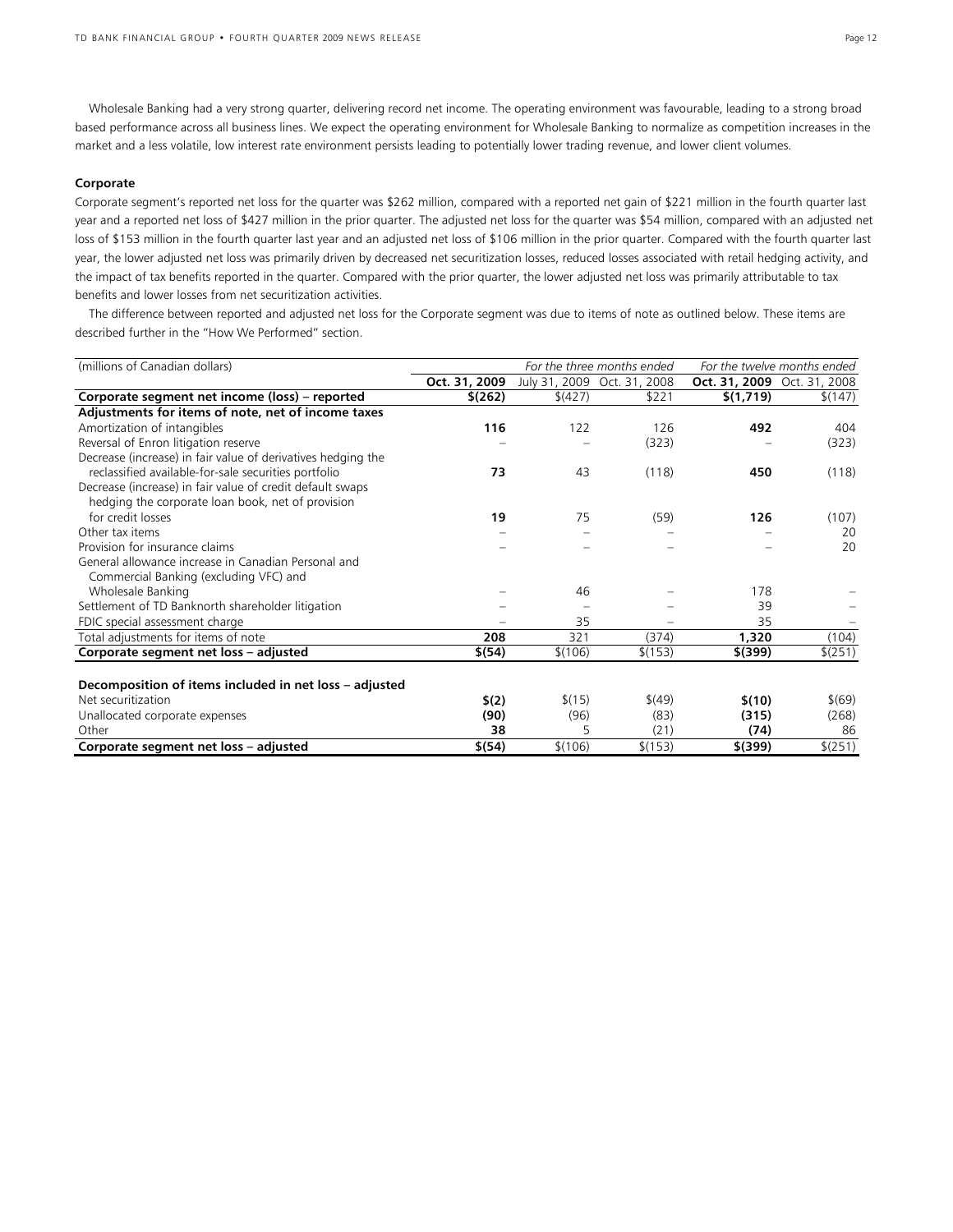# **ACCOUNTING POLICIES**

## **Basis of Presentation**

The Bank's unaudited consolidated financial results, as presented on pages 14 to 18 of this Press Release, have been prepared in accordance with GAAP. However, certain additional disclosures required by GAAP have not been presented in this document. These consolidated financial results should be read in conjunction with the Bank's 2009 Consolidated Financial Statements. The accounting policies used in the preparation of these consolidated financial results are consistent with those used in the Bank's October 31, 2009 Consolidated Financial Statements. Note that certain comparative amounts have been reclassified to conform with the presentation adopted in the current year.

#### **Change in Accounting Policies**

#### *Financial Instruments - Amendments*

# *Debt Securities Classified as Loans and Loans Classified as Trading*

In August 2009, the Accounting Standards Board (AcSB) of the Canadian Institute of Chartered Accountants (CICA) amended CICA Handbook Section 3855, *Financial Instruments – Recognition and Measurement* and CICA Handbook Section 3025, *Impaired Loans* (the 2009 Amendments). The 2009 Amendments changed the definition of a loan such that certain debt securities may be classified as loans if they do not have a quoted price in an active market and it is not the Bank's intent to sell the securities immediately or in the near term. Debt securities classified as loans are assessed for impairment using the incurred credit loss model of CICA Handbook Section 3025. Under this model, the carrying value of a loan is reduced to its estimated realizable amount when it is determined that it is impaired. Loan impairment accounting requirements are also applied to held-to-maturity financial assets as a result of the 2009 Amendments. Debt securities that are classified as available-for-sale continue to be written down to their fair value through the Consolidated Statement of Income when the impairment is considered to be other than temporary; however, the impairment loss can be reversed if the fair value subsequently increases and the increase can be objectively related to an event occurring after the impairment loss was recognized.

As a result of the 2009 Amendments, the Bank reclassified certain debt securities from available-for-sale to loans effective November 1, 2008 at their amortized cost as of that date. To be eligible for reclassification, the debt securities had to meet the amended definition of a loan on November 1, 2008. Prior to the reclassification, the debt securities were accounted for at fair value with changes in fair value recorded in other comprehensive income. After the reclassification, they are accounted for at amortized cost using the effective interest rate method.

In addition, the Bank also reclassified held-to-maturity securities that did not have a quoted price in an active market to loans as required by the 2009 Amendments. The securities were accounted for at amortized cost both before and after the reclassification.

For the impact of the change in accounting for financial instruments on prior quarters, see Note 1 to the 2009 Consolidated Financial Statements.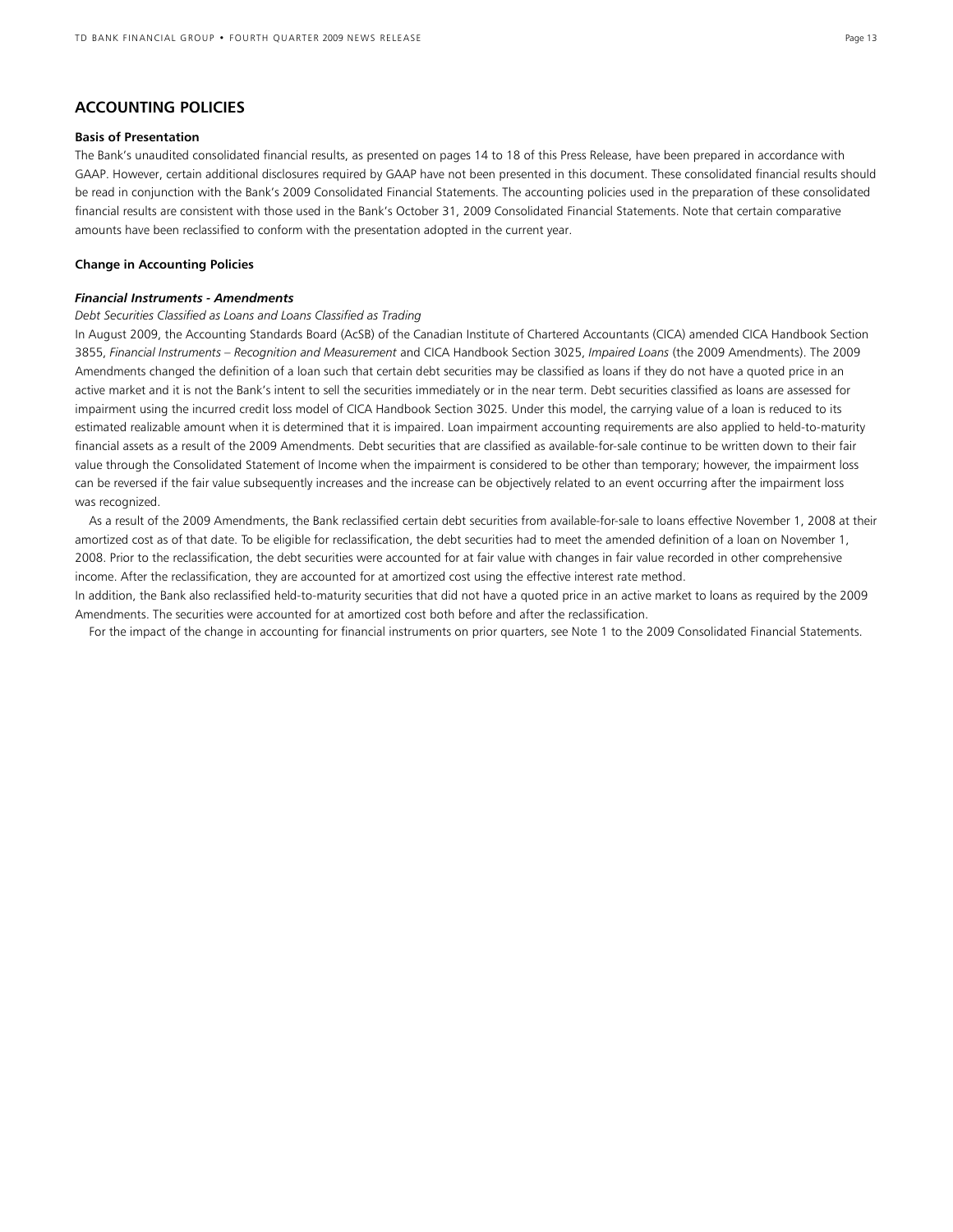# **INTERIM CONSOLIDATED FINANCIAL STATEMENTS**

# **INTERIM CONSOLIDATED BALANCE SHEET** (unaudited)

| (millions of Canadian dollars)                                                                               |               | As at         |
|--------------------------------------------------------------------------------------------------------------|---------------|---------------|
|                                                                                                              | Oct. 31, 2009 | Oct. 31, 2008 |
| <b>ASSETS</b>                                                                                                |               |               |
| Cash and due from banks                                                                                      | \$2,414       | \$2,517       |
| Interest-bearing deposits with banks                                                                         | 19,103        | 15,429        |
|                                                                                                              | 21,517        | 17,946        |
| <b>Securities</b>                                                                                            |               |               |
| Trading                                                                                                      | 54,320        | 59,497        |
| Available-for-sale                                                                                           | 84,841        | 75,121        |
| Held-to-maturity                                                                                             | 9,662         | 9,507         |
|                                                                                                              | 148,823       | 144,125       |
| Securities purchased under reverse repurchase agreements                                                     | 32,948        | 42,425        |
| Loans                                                                                                        |               |               |
| Residential mortgages                                                                                        | 65,665        | 57,596        |
| Consumer instalment and other personal                                                                       | 94,357        | 79,610        |
| Credit card                                                                                                  | 8,152         | 7,387         |
| Business and government                                                                                      | 76,176        | 76,567        |
| Debt securities classified as loans                                                                          | 11,146        |               |
|                                                                                                              | 255,496       | 221,160       |
| Allowance for loan losses                                                                                    | (2,368)       | (1, 536)      |
| Loans, net of allowance for loan losses                                                                      | 253,128       | 219,624       |
| Other                                                                                                        |               |               |
| Customers' liability under acceptances                                                                       | 9,946         | 11,040        |
| Investment in TD Ameritrade                                                                                  | 5,465         | 5,159         |
| Derivatives                                                                                                  | 49,445        | 83,548        |
| Goodwill                                                                                                     | 15,015        | 14,842        |
| Other intangibles                                                                                            | 2,546         | 3,141         |
| Land, buildings and equipment                                                                                | 4,078         | 3,833         |
| Other assets                                                                                                 | 14,308        | 17,531        |
|                                                                                                              | 100,803       | 139.094       |
| <b>Total assets</b>                                                                                          | \$557,219     | \$563,214     |
| <b>LIABILITIES</b>                                                                                           |               |               |
| <b>Deposits</b>                                                                                              |               |               |
| Personal                                                                                                     | \$223,228     | \$192,234     |
| Banks                                                                                                        | 5,480         | 9,680         |
| Business and government                                                                                      | 126,907       | 129,086       |
| Trading                                                                                                      | 35,419        | 44,694        |
|                                                                                                              | 391,034       | 375,694       |
| Other                                                                                                        |               |               |
| Acceptances                                                                                                  | 9,946         | 11,040        |
| Obligations related to securities sold short                                                                 | 17,641        | 18,518        |
| Obligations related to securities sold under repurchase agreements                                           | 16,472        | 18,654        |
| Derivatives                                                                                                  | 48,152        | 74,473        |
| Other liabilities                                                                                            | 19,867        | 17,721        |
|                                                                                                              | 112,078       | 140,406       |
| <b>Subordinated notes and debentures</b>                                                                     | 12,383        | 12,436        |
| <b>Liability for preferred shares</b>                                                                        | 550           | 550           |
| Liability for capital trust securities                                                                       | 895           | 894           |
| Non-controlling interests in subsidiaries                                                                    | 1,559         | 1,560         |
| <b>SHAREHOLDERS' EQUITY</b>                                                                                  |               |               |
| Common shares (millions of shares issued and outstanding: Oct. 31, 2009 - 858.8 and Oct. 31, 2008 - 810.1)   | 15,357        | 13,241        |
| Preferred shares (millions of shares issued and outstanding: Oct. 31, 2009 - 135.8 and Oct. 31, 2008 - 75.0) | 3,395         | 1,875         |
| Contributed surplus                                                                                          | 321           | 350           |
| Retained earnings                                                                                            | 18,632        | 17,857        |
| Accumulated other comprehensive income (loss)                                                                | 1,015         | (1,649)       |
|                                                                                                              | 38,720        | 31,674        |
| Total liabilities and shareholders' equity                                                                   | \$557,219     | \$563,214     |
|                                                                                                              |               |               |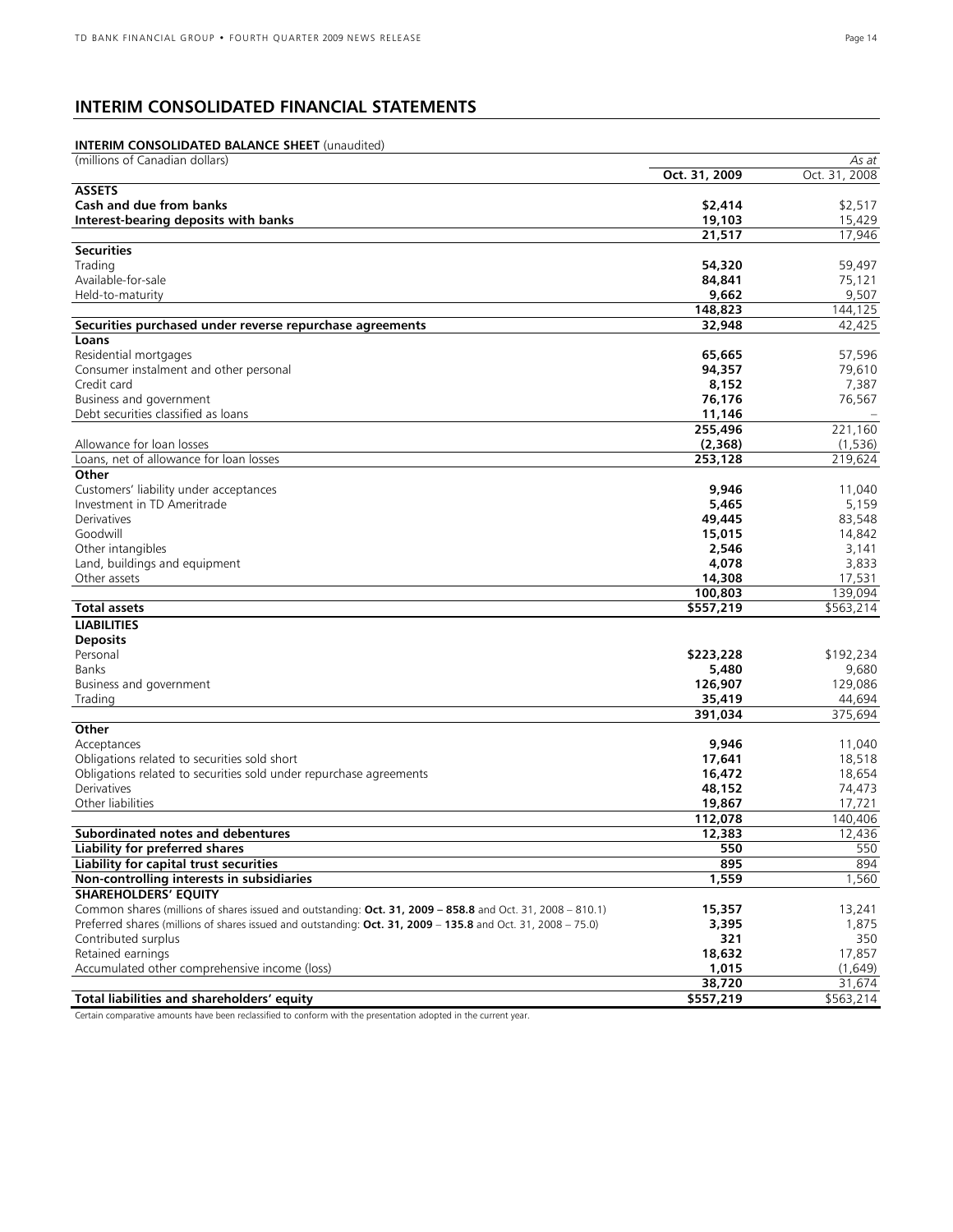# **INTERIM CONSOLIDATED STATEMENT OF INCOME** (unaudited)

| (millions of Canadian dollars, except as noted)                                  |               | For the three months ended |                             | For the twelve months ended |
|----------------------------------------------------------------------------------|---------------|----------------------------|-----------------------------|-----------------------------|
|                                                                                  | Oct. 31, 2009 | Oct. 31, 2008              | Oct. 31, 2009 Oct. 31, 2008 |                             |
| Interest income                                                                  |               |                            |                             |                             |
| Loans                                                                            | \$3,264       | \$3,455                    | \$13,691                    | \$13,501                    |
| Securities                                                                       |               |                            |                             |                             |
| <b>Dividends</b>                                                                 | 180           | 226                        | 868                         | 987                         |
| Interest                                                                         | 744           | 1,296                      | 3,886                       | 4,467                       |
| Deposits with banks                                                              | 84            | 162                        | 442                         | 629                         |
|                                                                                  | 4,272         | 5,139                      | 18,887                      | 19,584                      |
| Interest expense                                                                 |               |                            |                             |                             |
| Deposits                                                                         | 1,126         | 2,103                      | 5,818                       | 8,481                       |
| Subordinated notes and debentures                                                | 168           | 172                        | 671                         | 654                         |
| Preferred shares and capital trust securities                                    | 24            | 24                         | 94                          | 94                          |
| Other                                                                            | 129           | 391                        | 978                         | 1,823                       |
|                                                                                  | 1,447         | 2,690                      | 7,561                       | 11,052                      |
| Net interest income                                                              | 2,825         | 2,449                      | 11,326                      | 8,532                       |
| <b>Non-interest income</b>                                                       |               |                            |                             |                             |
| Investment and securities services                                               | 591           | 531                        | 2,212                       | 2,245                       |
| Credit fees                                                                      | 168           | 129                        | 622                         | 459                         |
| Net securities gains (losses)                                                    | 26            | 55                         | (437)                       | 331                         |
| Trading income (loss)                                                            | 215           | (654)                      | 685                         | (794)                       |
| Service charges                                                                  | 385           | 363                        | 1,507                       | 1,237                       |
| Loan securitizations                                                             | 135           | (13)                       | 468                         | 231                         |
| Card services                                                                    | 192           | 179                        | 733                         | 589                         |
| Insurance, net of claims                                                         | 202           | 248                        | 913                         | 927                         |
| Trust fees                                                                       | 33            | 34                         | 141                         | 140                         |
| Other income (loss)                                                              | (54)          | 319                        | (310)                       | 772                         |
|                                                                                  | 1,893         | 1,191                      | 6,534                       | 6,137                       |
| Total revenue                                                                    | 4,718         | 3,640                      | 17,860                      | 14,669                      |
| <b>Provision for credit losses</b>                                               | 521           | 288                        | 2,480                       | 1,063                       |
| Non-interest expenses                                                            |               |                            |                             |                             |
| Salaries and employee benefits                                                   | 1,452         | 1,334                      | 5,839                       | 4,984                       |
| Occupancy, including depreciation                                                | 293           | 287                        | 1,213                       | 935                         |
| Equipment, including depreciation                                                | 246           | 203                        | 897                         | 683                         |
| Amortization of other intangibles                                                | 151           | 172                        | 653                         | 577                         |
| Restructuring costs                                                              | 9             |                            | 36                          | 48                          |
| Marketing and business development                                               | 158           | 148                        | 566                         | 491                         |
| Brokerage-related fees                                                           | 70            | 66                         | 274                         | 252                         |
| Professional and advisory services                                               | 200           | 205                        | 740                         | 569                         |
| Communications                                                                   | 58            | 61                         | 239                         | 210                         |
| Other                                                                            | 458           | (109)                      | 1,754                       | 753                         |
|                                                                                  | 3,095         | 2,367                      | 12,211                      | 9,502                       |
| Income before income taxes, non-controlling interests in subsidiaries,           |               |                            |                             |                             |
| and equity in net income of an associated company                                | 1,102         | 985                        | 3,169                       | 4,104                       |
| <b>Provision for income taxes</b>                                                | 132           | 20                         | 241                         | 537                         |
| Non-controlling interests in subsidiaries, net of income taxes                   | 27<br>67      | 18<br>67                   | 111<br>303                  | 43<br>309                   |
| Equity in net income of an associated company, net of income taxes<br>Net income | 1,010         | 1,014                      | 3,120                       | 3,833                       |
| <b>Preferred dividends</b>                                                       | 48            | 23                         | 167                         | 59                          |
| Net income available to common shareholders                                      | \$962         | \$991                      | \$2,953                     | \$3,774                     |
| Average number of common shares outstanding (millions)                           |               |                            |                             |                             |
| Basic                                                                            | 855.6         | 808.0                      | 847.1                       | 769.6                       |
| Diluted                                                                          | 861.1         | 812.8                      | 850.1                       | 775.7                       |
| Earnings per share (Canadian dollars)                                            |               |                            |                             |                             |
| Basic                                                                            | \$1.12        | \$1.23                     | \$3.49                      | \$4.90                      |
| Diluted                                                                          | 1.12          | 1.22                       | 3.47                        | 4.87                        |
| Dividends per share (Canadian dollars)                                           | 0.61          | 0.61                       | 2.44                        | 2.36                        |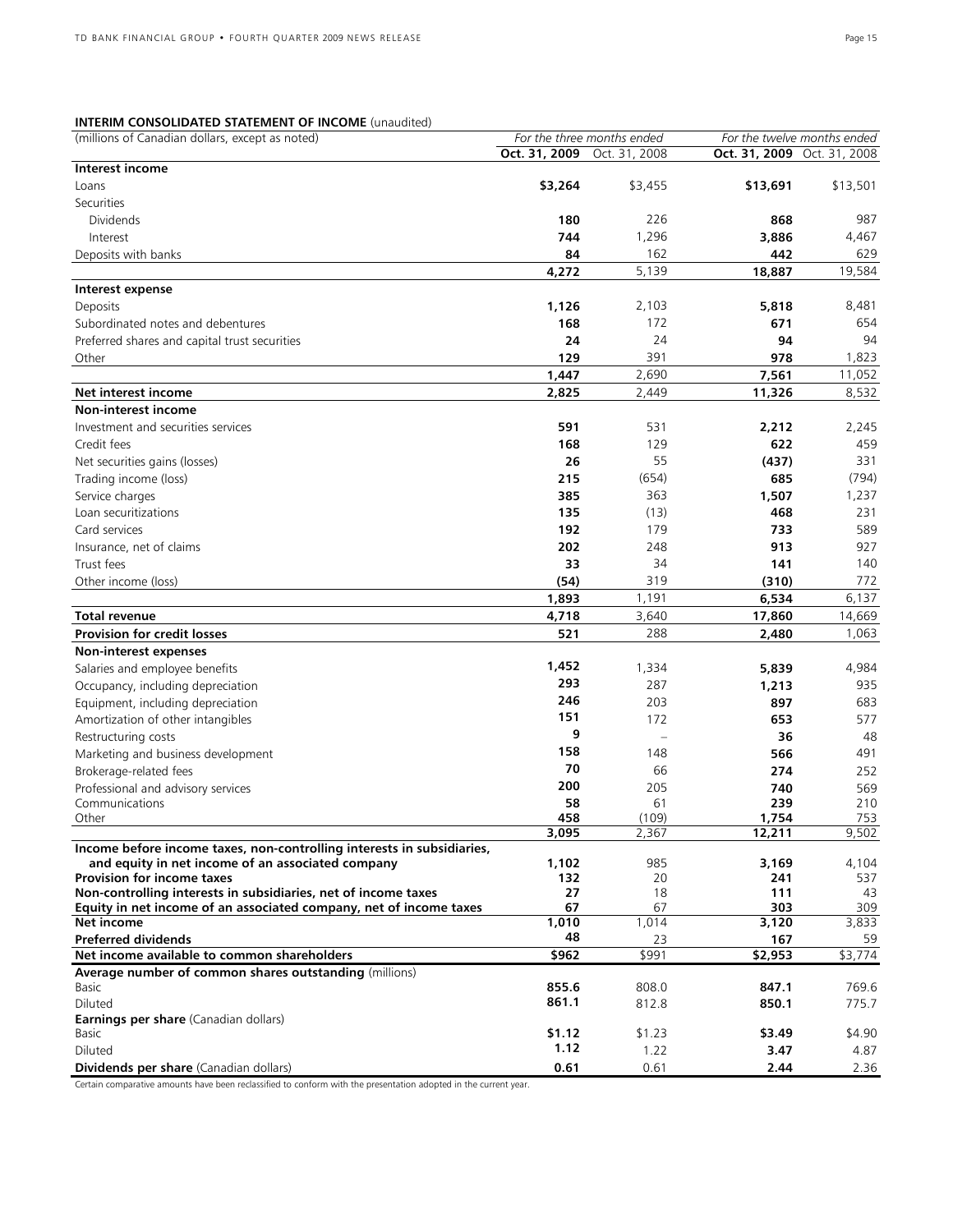#### **INTERIM CONSOLIDATED STATEMENT OF CHANGES IN SHAREHOLDERS' EQUITY** (unaudited)

| (millions of Canadian dollars)                                        | For the three months ended |               |                             | For the twelve months ended |
|-----------------------------------------------------------------------|----------------------------|---------------|-----------------------------|-----------------------------|
|                                                                       | Oct. 31, 2009              | Oct. 31, 2008 | Oct. 31, 2009 Oct. 31, 2008 |                             |
| <b>Common shares</b>                                                  |                            |               |                             |                             |
| Balance at beginning of period                                        | \$15,073                   | \$13,090      | \$13,241                    | \$6,577                     |
| Proceeds from shares issued on exercise of stock options              | 112                        | 55            | 247                         | 255                         |
| Shares issued as a result of dividend reinvestment plan               | 127                        | 89            | 451                         | 274                         |
| Proceeds from issuance of new shares                                  |                            |               | 1,381                       |                             |
| Shares issued on acquisition of Commerce                              |                            |               |                             | 6,147                       |
| Impact of shares sold (acquired) for trading purposes <sup>1</sup>    | 45                         | 7             | 37                          | (12)                        |
| Balance at end of period                                              | 15,357                     | 13,241        | 15,357                      | 13,241                      |
| <b>Preferred shares</b>                                               |                            |               |                             |                             |
| Balance at beginning of period                                        | 3,395                      | 1,625         | 1,875                       | 425                         |
| Shares issued                                                         |                            | 250           | 1,520                       | 1,450                       |
| Balance at end of period                                              | 3,395                      | 1,875         | 3,395                       | 1,875                       |
| <b>Contributed surplus</b>                                            |                            |               |                             |                             |
| Balance at beginning of period                                        | 339                        | 355           | 350                         | 119                         |
| Stock options                                                         | (18)                       | (5)           | (29)                        | (32)                        |
| Conversion of Commerce stock options on acquisition                   |                            |               |                             | 263                         |
| Balance at end of period                                              | 321                        | 350           | 321                         | 350                         |
| <b>Retained earnings</b>                                              |                            |               |                             |                             |
| Balance at beginning of period, as previously reported                | 18,192                     | 17,362        | 17,857                      | 15,954                      |
| Transition adjustment on adoption of financial instruments amendments |                            |               | (59)                        |                             |
| Net income due to reporting-period alignment of U.S. entities         |                            |               | 4                           |                             |
| Net income                                                            | 1,010                      | 1,014         | 3,120                       | 3,833                       |
| Common dividends                                                      | (522)                      | (493)         | (2,075)                     | (1,851)                     |
| Preferred dividends                                                   | (48)                       | (23)          | (167)                       | (59)                        |
| Share issue expenses                                                  |                            | (3)           | (48)                        | (20)                        |
| Balance at end of period                                              | 18,632                     | 17,857        | 18,632                      | 17,857                      |
| Accumulated other comprehensive income (loss)                         |                            |               |                             |                             |
| Balance at beginning of period, as previously reported                | 1,021                      | (1, 139)      | (1,649)                     | (1,671)                     |
| Transition adjustment on adoption of financial instruments amendments |                            |               | 563                         |                             |
| Other comprehensive income due to reporting-period alignment of U.S.  |                            |               |                             |                             |
| entities                                                              |                            |               | 329                         |                             |
| Other comprehensive income (loss) for the period                      | (6)                        | (510)         | 1,772                       | 22                          |
| Balance at end of period                                              | 1,015                      | (1,649)       | 1,015                       | (1,649)                     |
| Retained earnings and accumulated other comprehensive income          | 19,647                     | 16,208        | 19,647                      | 16,208                      |
| Total shareholders' equity                                            | \$38,720                   | \$31,674      | \$38,720                    | \$31,674                    |

<sup>1</sup> Sold or purchased by subsidiaries of the Bank, which are regulated securities entities in accordance with Regulation 92-313 under the *Bank Act.*

#### **INTERIM CONSOLIDATED STATEMENT OF COMPREHENSIVE INCOME** (unaudited)

| (millions of Canadian dollars)                                                      |               | For the three months ended | For the twelve months ended        |         |  |
|-------------------------------------------------------------------------------------|---------------|----------------------------|------------------------------------|---------|--|
|                                                                                     | Oct. 31, 2009 | Oct. 31, 2008              | <b>Oct. 31, 2009</b> Oct. 31, 2008 |         |  |
| Net income                                                                          | \$1,010       | \$1,014                    | \$3,120                            | \$3,833 |  |
| Other comprehensive income (loss), net of income taxes                              |               |                            |                                    |         |  |
| Change in unrealized gains (losses) on available-for-sale securities, net of        |               |                            |                                    |         |  |
| hedging activities <sup>a</sup>                                                     | 347           | (1.645)                    | 1.129                              | (1,725) |  |
| Reclassification to earnings of net losses (gains) in respect of available-for-sale |               |                            |                                    |         |  |
| securities <sup>b</sup>                                                             | 45            |                            | 257                                | (53)    |  |
| Net change in unrealized foreign currency translation gains (losses) on             |               |                            |                                    |         |  |
| investments in subsidiaries, net of hedging activities <sup>c,d</sup>               | (349)         | 432                        | (72)                               | 440     |  |
| Change in net gains on derivative instruments designated as cash flow               |               |                            |                                    |         |  |
| hedaes <sup>e</sup>                                                                 | 300           | 758                        | 1,702                              | 1,522   |  |
| Reclassification to earnings of net gains on cash flow hedges <sup>f</sup>          | (349)         | (60)                       | (1,244)                            | (162)   |  |
| Other comprehensive income (loss) for the period                                    | (6)           | (510)                      | 1.772                              | 22      |  |
| Comprehensive income for the period                                                 | \$1,004       | \$504                      | \$4,892                            | \$3,855 |  |

a Net of income tax provision of \$154 million and \$456 million, respectively, for the three and twelve months ended October 31, 2009 (three and twelve months ended October 31,

2008 – income tax recovery of \$821 million and \$904 million, respectively).<br>Net of income tax recovery of \$15 million and \$148 million, respectively, for the three and twelve months ended October 31, 2008 (three and twelve

Net of income tax recovery of \$58 million and net of income tax provision of \$604 million, respectively, for the three and twelve months ended October 31, 2009 (three and twelve

months ended October 31, 2008 – income tax recovery of \$971 million and \$1,363 million, respectively).<br>Includes \$26 million of after-tax losses and \$1,380 million of after-tax gains arising from hedges of the Bank's invest

Net of income tax provision of \$153 million and \$828 million respectively, for the three and twelve months ended October 31, 2009 (three and twelve months ended October 31, 2009 (three and twelve months ended October 31, 2

Net of income tax provision of \$154 million and \$552 million, respectively, for the three and twelve months ended October 31, 2009 (three and twelve months ended October 31, 2008 – income tax provision of \$25 million and \$70 million, respectively).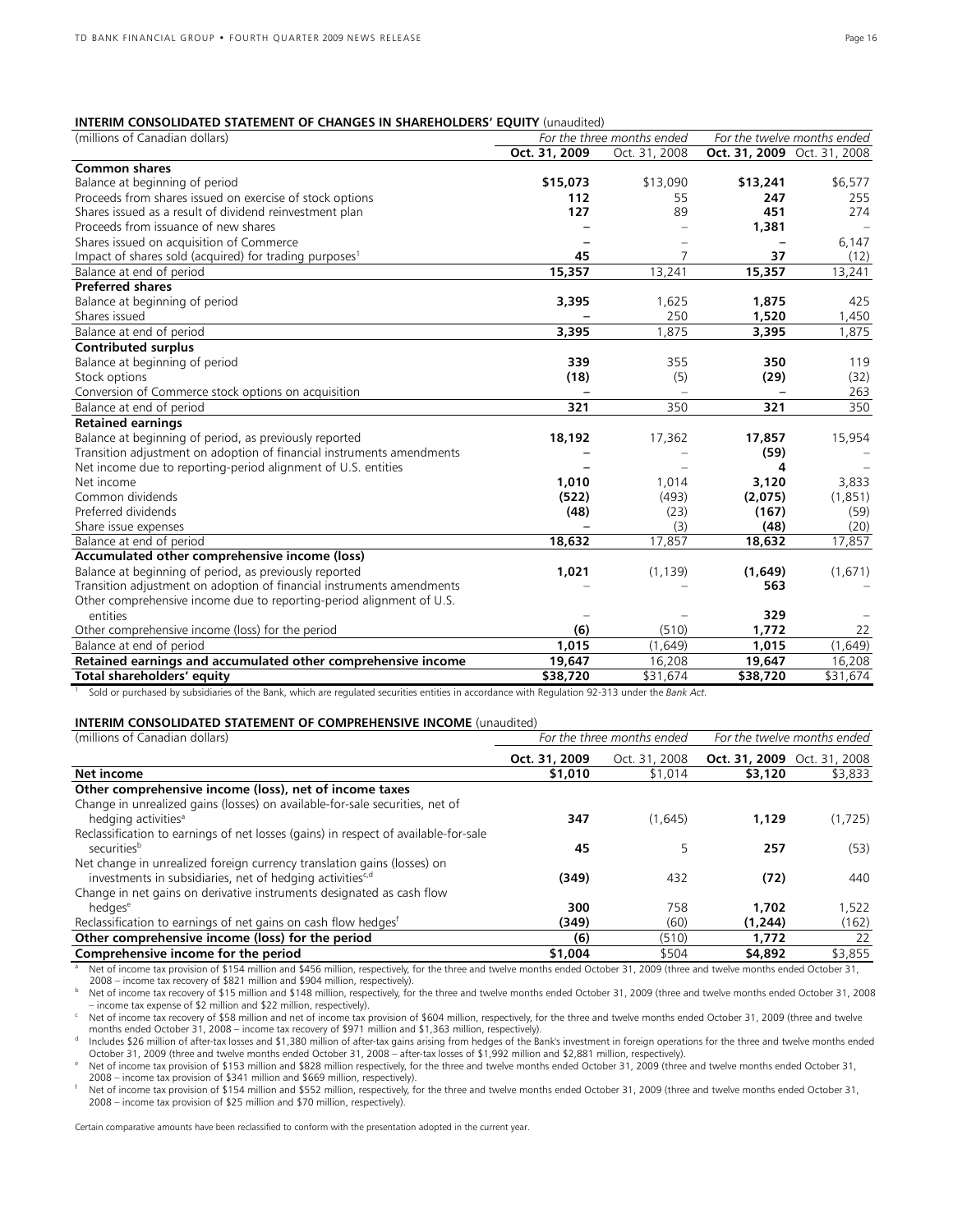# **INTERIM CONSOLIDATED STATEMENT OF CASH FLOWS** (unaudited)

| (millions of Canadian dollars)                                                                                       |                             | For the three months ended |                             | For the twelve months ended |
|----------------------------------------------------------------------------------------------------------------------|-----------------------------|----------------------------|-----------------------------|-----------------------------|
|                                                                                                                      | Oct. 31, 2009 Oct. 31, 2008 |                            | Oct. 31, 2009 Oct. 31, 2008 |                             |
| Cash flows from (used in) operating activities                                                                       |                             |                            |                             |                             |
| Net income                                                                                                           | \$1,010                     | \$1,014                    | \$3,120                     | \$3,833                     |
| Adjustments to determine net cash flows from (used in) operating activities                                          |                             |                            |                             |                             |
| Provision for credit losses                                                                                          | 521                         | 288                        | 2,480                       | 1,063                       |
| Restructuring costs                                                                                                  | 9                           | $\equiv$                   | 36                          | 48                          |
| Depreciation                                                                                                         | 166                         | 136                        | 600                         | 438                         |
| Amortization of other intangibles                                                                                    | 151                         | 172                        | 653                         | 577                         |
| Net securities losses (gains)                                                                                        | (26)                        | (55)                       | 437                         | (331)                       |
| Net gain (loss) on securitizations                                                                                   | (87)                        | 44                         | (321)                       | (41)                        |
| Equity in net income of an associated company                                                                        | (67)                        | (67)                       | (303)                       | (309)                       |
| Non-controlling interests                                                                                            | 27                          | 18                         | 111                         | 43                          |
| Future income taxes                                                                                                  | 399                         | 425                        | 336                         | 108                         |
| Changes in operating assets and liabilities                                                                          |                             |                            |                             |                             |
| Current income taxes payable                                                                                         | (426)                       | (895)                      | 1,703                       | (2,857)                     |
| Interest receivable and payable                                                                                      | 148                         | 159                        | 224                         | 27                          |
| Trading securities                                                                                                   | (4, 564)                    | 16,210                     | 5,043                       | 26,302                      |
| Derivative assets                                                                                                    | 7,929                       | (42, 375)                  | 33,880                      | (44, 630)                   |
| Derivative liabilities                                                                                               | (7, 384)                    | 34,601                     | (26, 137)                   | 32,852                      |
| Other                                                                                                                | 2,269                       | 2,576                      | 2,781                       | 2,859                       |
| Net cash from operating activities                                                                                   | 75                          | 12,251                     | 24,643                      | 19,982                      |
| Cash flows from (used in) financing activities                                                                       |                             |                            |                             |                             |
| Change in deposits                                                                                                   | 2,556                       | 21,476                     | 14,319                      | 52,030                      |
| Change in securities sold under repurchase agreements                                                                | 9,059                       | 3,596                      | (2,460)                     | 2,080                       |
| Change in securities sold short                                                                                      | 5,202                       | (5, 975)                   | (877)                       | (5,677)                     |
| Issue of subordinated notes and debentures                                                                           |                             |                            |                             | 4,025                       |
| Repayment of subordinated notes and debentures                                                                       | (2)                         | (1,079)                    | (20)                        | (1,079)                     |
| Liability for preferred shares and capital trust securities                                                          | (4)                         | (4)                        | 1                           | (5)                         |
| Translation adjustment on subordinated notes and debentures                                                          |                             |                            |                             |                             |
| issued in a foreign currency and other                                                                               | (34)                        | 37                         | (37)                        | 41                          |
| Common shares issued                                                                                                 | 89                          | 44                         | 1,544                       | 201                         |
| Common shares sold (acquired) for trading purposes                                                                   | 45                          | 7                          | 37                          | (12)                        |
| Dividends paid                                                                                                       | (443)                       | (427)                      | (1,791)                     | (1,636)                     |
| Net proceeds from issuance of preferred shares                                                                       |                             | 247                        | 1,497                       | 1,430                       |
| Net cash from financing activities                                                                                   | 16,468                      | 17,922                     | 12,213                      | 51,398                      |
| Cash flows from (used in) investing activities                                                                       |                             |                            |                             |                             |
| Interest-bearing deposits with banks                                                                                 | (3,621)                     | (2,984)                    | (6, 313)                    | (683)                       |
| Activity in available-for-sale and held-to-maturity securities                                                       |                             |                            |                             |                             |
| Purchases                                                                                                            | (21, 804)                   | (43, 137)                  | (92, 331)                   | (120, 077)                  |
| Proceeds from maturities                                                                                             | 11,092                      | 8,870                      | 43,101                      | 29,209                      |
| Proceeds from sales                                                                                                  | 6,723                       | 15,455                     | 33,022                      | 63,995                      |
| Net change in loans, net of securitizations                                                                          | (14, 698)                   | (5,750)                    | (51,036)                    | (36, 659)                   |
| Proceeds from loan securitizations                                                                                   | 6,585                       | 5,561                      | 27,491                      | 10,370                      |
| Net purchases of premise and equipment                                                                               | (357)                       | (282)                      | (820)                       | (532)                       |
| Securities purchased under reverse repurchase agreements                                                             | (534)                       | (8, 287)                   | 10,275                      | (14, 777)                   |
| Acquisitions and dispositions less cash and cash equivalents acquired<br>Net cash used in investing activities       |                             |                            |                             | (1,759)                     |
|                                                                                                                      | (16, 614)<br>8              | (30, 554)                  | (36, 611)                   | (70, 913)                   |
| Effect of exchange rate changes on cash and cash equivalents<br>Net increase (decrease) in cash and cash equivalents |                             | 179                        | (159)<br>86                 | 260<br>727                  |
| Impact due to reporting-period alignment of U.S. entities                                                            | (63)                        | (202)                      | (189)                       |                             |
|                                                                                                                      |                             |                            |                             |                             |
| Cash and cash equivalents at beginning of period<br>Cash and cash equivalents at end of period, represented by cash  | 2,477                       | 2,719                      | 2,517                       | 1,790                       |
| and due from banks                                                                                                   | \$2,414                     | \$2,517                    | \$2,414                     | \$2,517                     |
| Supplementary disclosure of cash flow information                                                                    |                             |                            |                             |                             |
| Amount of interest paid during the period                                                                            |                             |                            |                             |                             |
| Amount of income taxes paid (refunded) during the period                                                             | \$1,172<br>(230)            | \$2,192<br>(40)            | \$8,337<br>(1, 198)         | \$10,678<br>1,905           |
|                                                                                                                      |                             |                            |                             |                             |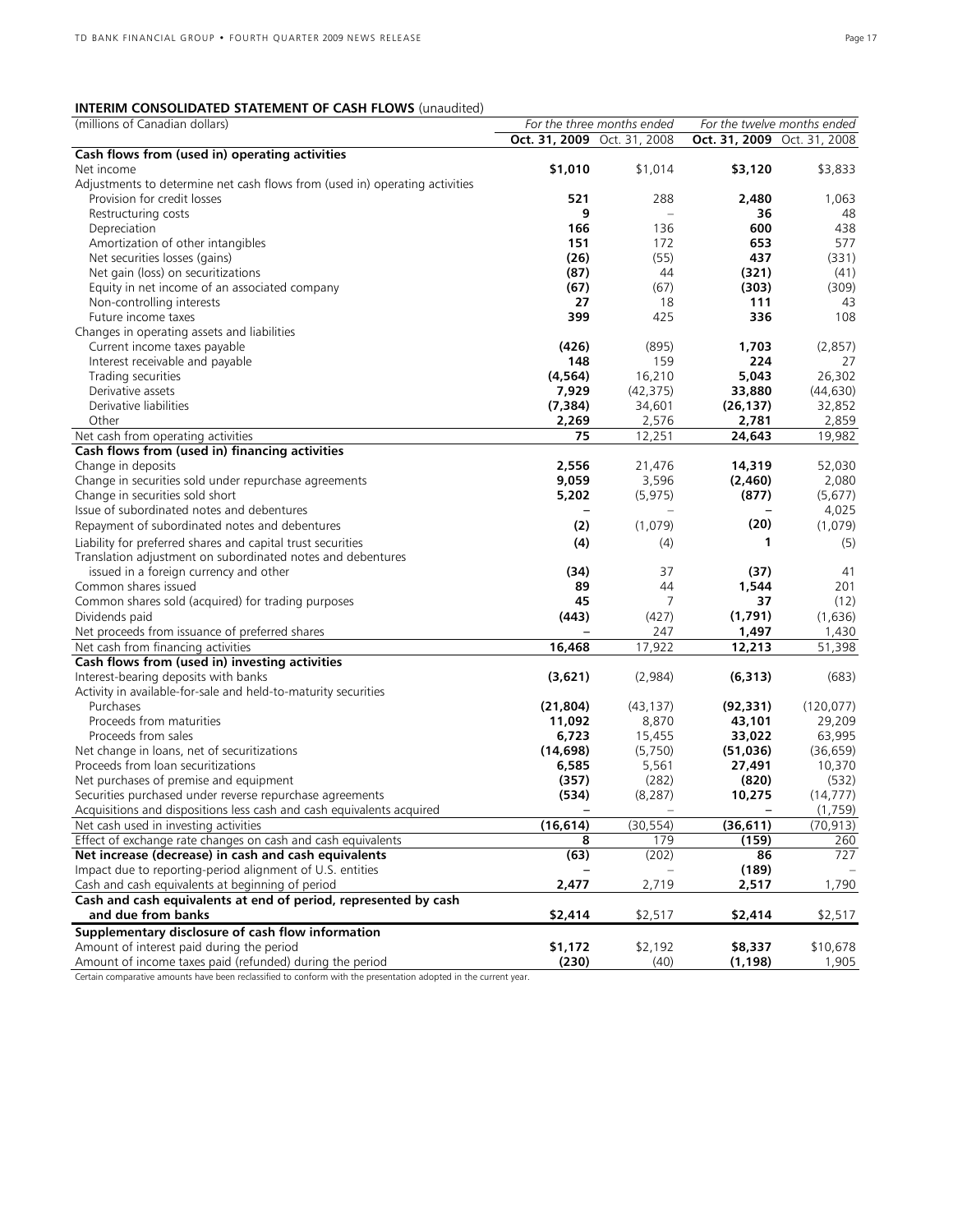# **Appendix A – Segmented Information**

The Bank's operations and activities are organized around four key business segments: Canadian Personal and Commercial Banking, Wealth Management, U.S. Personal and Commercial Banking, and Wholesale Banking. The Bank's other activities are grouped into the Corporate segment. Results for these segments for the three and twelve months ended October 31 are presented in the following tables:

#### **Results by Business Segment**

| (millions of Canadian dollars)                              | <b>Canadian Personal</b> |                |         |            | <b>U.S. Personal and</b> |               |         |                |          |           |         |         |
|-------------------------------------------------------------|--------------------------|----------------|---------|------------|--------------------------|---------------|---------|----------------|----------|-----------|---------|---------|
|                                                             |                          | and Commercial |         | Wealth     |                          | Commercial    |         | Wholesale      |          |           |         |         |
|                                                             |                          | <b>Banking</b> |         | Management |                          | Banking $1,2$ |         | <b>Banking</b> |          | Corporate |         | Total   |
|                                                             | Oct. 31                  | Oct. 31        | Oct. 31 | Oct. 31    | Oct. 31                  | Oct. 31       | Oct. 31 | Oct. 31        | Oct. 31  | Oct. 31   | Oct. 31 | Oct. 31 |
| For the three months ended                                  | 2009                     | 2008           | 2009    | 2008       | 2009                     | 2008          | 2009    | 2008           | 2009     | 2008      | 2009    | 2008    |
| Net interest income                                         | \$1,668                  | \$1,489        | \$67    | \$88       | \$840                    | \$764         | \$579   | \$464          | \$ (329) | $$$ (356) | \$2,825 | \$2,449 |
| Non-interest income                                         | 766                      | 794            | 520     | 503        | 273                      | 280           | 307     | (578)          | 27       | 192       | 1,893   | 1,191   |
| Total revenue                                               | 2,434                    | 2,283          | 587     | 591        | 1,113                    | 1,044         | 886     | (114)          | (302)    | (164)     | 4,718   | 3,640   |
| Provision for (reversal of)                                 |                          |                |         |            |                          |               |         |                |          |           |         |         |
| credit losses                                               | 313                      | 209            |         |            | 216                      | 78            | 7       | 10             | (15)     | (9)       | 521     | 288     |
| Non-interest expenses                                       | 1,226                    | 1,202          | 444     | 428        | 806                      | 649           | 347     | 306            | 272      | (218)     | 3,095   | 2,367   |
| Income (loss) before income                                 |                          |                |         |            |                          |               |         |                |          |           |         |         |
| taxes                                                       | 895                      | 872            | 143     | 163        | 91                       | 317           | 532     | (430)          | (559)    | 63        | 1,102   | 985     |
| Provision for (recovery of)                                 |                          |                |         |            |                          |               |         |                |          |           |         |         |
| income taxes                                                | 273                      | 272            | 46      | 53         | (31)                     | 66            | 160     | (202)          | (316)    | (169)     | 132     | 20      |
| Non-controlling interests in<br>subsidiaries, net of income |                          |                |         |            |                          |               |         |                |          |           |         |         |
| taxes                                                       |                          |                |         |            |                          |               |         |                | 27       | 18        | 27      | 18      |
| Equity in net income of an                                  |                          |                |         |            |                          |               |         |                |          |           |         |         |
| associated company,                                         |                          |                |         |            |                          |               |         |                |          |           |         |         |
| net of income taxes                                         |                          |                | 59      | 60         |                          |               |         |                | 8        | 7         | 67      | 67      |
| Net income (loss)                                           | \$622                    | \$600          | \$156   | \$170      | \$122                    | \$251         | \$372   | \$(228)        | \$(262)  | \$221     | \$1,010 | \$1,014 |
| <b>Total assets</b>                                         |                          |                |         |            |                          |               |         |                |          |           |         |         |
| (billions of Canadian dollars)                              |                          |                |         |            |                          |               |         |                |          |           |         |         |
| Balance sheet                                               | \$183.3                  | \$172.4        | \$20.6  |            | $$15.4$ \$153.8          | \$127.0       | \$164.9 | \$215.0        | \$34.6   | \$33.4    | \$557.2 | \$563.2 |
| Securitized                                                 | 57.6                     | 42.8           |         |            |                          |               | 4.1     | 3.0            | (13.7)   | (13.3)    | 48.0    | 32.6    |

# **Results by Business Segment**

| (millions of Canadian dollars) | <b>Canadian Personal</b> |                |         |            | U.S. Personal and |               |           |                |                 |                |          |         |
|--------------------------------|--------------------------|----------------|---------|------------|-------------------|---------------|-----------|----------------|-----------------|----------------|----------|---------|
|                                |                          | and Commercial |         | Wealth     | Commercial        |               | Wholesale |                |                 |                |          |         |
|                                |                          | <b>Banking</b> |         | Management |                   | Banking $1,2$ |           | <b>Banking</b> |                 | Corporate      |          | Total   |
|                                | Oct. 31                  | Oct. 31        | Oct. 31 | Oct. 31    | Oct. 31           | Oct. 31       | Oct. 31   | Oct. 31        | Oct. 31         | Oct. 31        | Oct. 31  | Oct. 31 |
| For the twelve months ended    | 2009                     | 2008           | 2009    | 2008       | 2009              | 2008          | 2009      | 2008           | 2009            | 2008           | 2009     | 2008    |
| Net interest income            | \$6,348                  | \$5,790        | \$270   | \$347      | \$3,607           | \$2,144       | \$2,488   | \$1,318        | \$(1,387)       | \$(1)<br>.067) | \$11,326 | \$8,532 |
| Non-interest income            | 3,101                    | 3,036          | 1,935   | 1,981      | 1,117             | 853           | 733       | (68)           | (352)           | 335            | 6,534    | 6,137   |
| Total revenue                  | 9,449                    | 8,826          | 2,205   | 2,328      | 4,724             | 2,997         | 3,221     | 1,250          | (1,739)         | (732)          | 17,860   | 14,669  |
| Provision for (reversal of)    |                          |                |         |            |                   |               |           |                |                 |                |          |         |
| credit losses                  | 1,155                    | 766            |         |            | 948               | 226           | 164       | 106            | 213             | (35)           | 2,480    | 1,063   |
| Non-interest expenses          | 4,725                    | 4,522          | 1,701   | 1,615      | 3,213             | 1,791         | 1,417     | 1,199          | 1,155           | 375            | 12,211   | 9,502   |
| Income (loss) before income    |                          |                |         |            |                   |               |           |                |                 |                |          |         |
| taxes                          | 3,569                    | 3,538          | 504     | 713        | 563               | 980           | 1,640     | (55)           | (3, 107)        | (1,072)        | 3,169    | 4,104   |
| Provision for (recovery of)    |                          |                |         |            |                   |               |           |                |                 |                |          |         |
| income taxes                   | 1,097                    | 1,114          | 159     | 233        | (70)              | 258           | 503       | (120)          | (1,448)         | (948)          | 241      | 537     |
| Non-controlling interests in   |                          |                |         |            |                   |               |           |                |                 |                |          |         |
| subsidiaries, net of income    |                          |                |         |            |                   |               |           |                |                 |                |          |         |
| taxes                          |                          |                |         |            |                   |               |           |                | 111             | 43             | 111      | 43      |
| Equity in net income of an     |                          |                |         |            |                   |               |           |                |                 |                |          |         |
| associated company,            |                          |                |         |            |                   |               |           |                |                 |                |          |         |
| net of income taxes            |                          |                | 252     | 289        |                   |               |           |                | 51              | 20             | 303      | 309     |
| Net income (loss)              | \$2,472                  | \$2,424        | \$597   | \$769      | \$633             | \$722         | \$1,137   |                | $$65$ \$(1,719) | \$(147)        | \$3,120  | \$3,833 |

<sup>1</sup> Commencing the third quarter ended July 31, 2008, the results of U.S. Personal and Commercial Banking include Commerce. For details, see Note 7 to the 2009 Annual Report. As explained in Note 1 to the 2009 Consolidated Financial Statements, effective the second quarter ended April 30, 2009, as a result of the reporting-period alignment of U.S. entities, TD Bank, N.A., which includes TD Banknorth and Commerce, is consolidated using the same period as the Bank.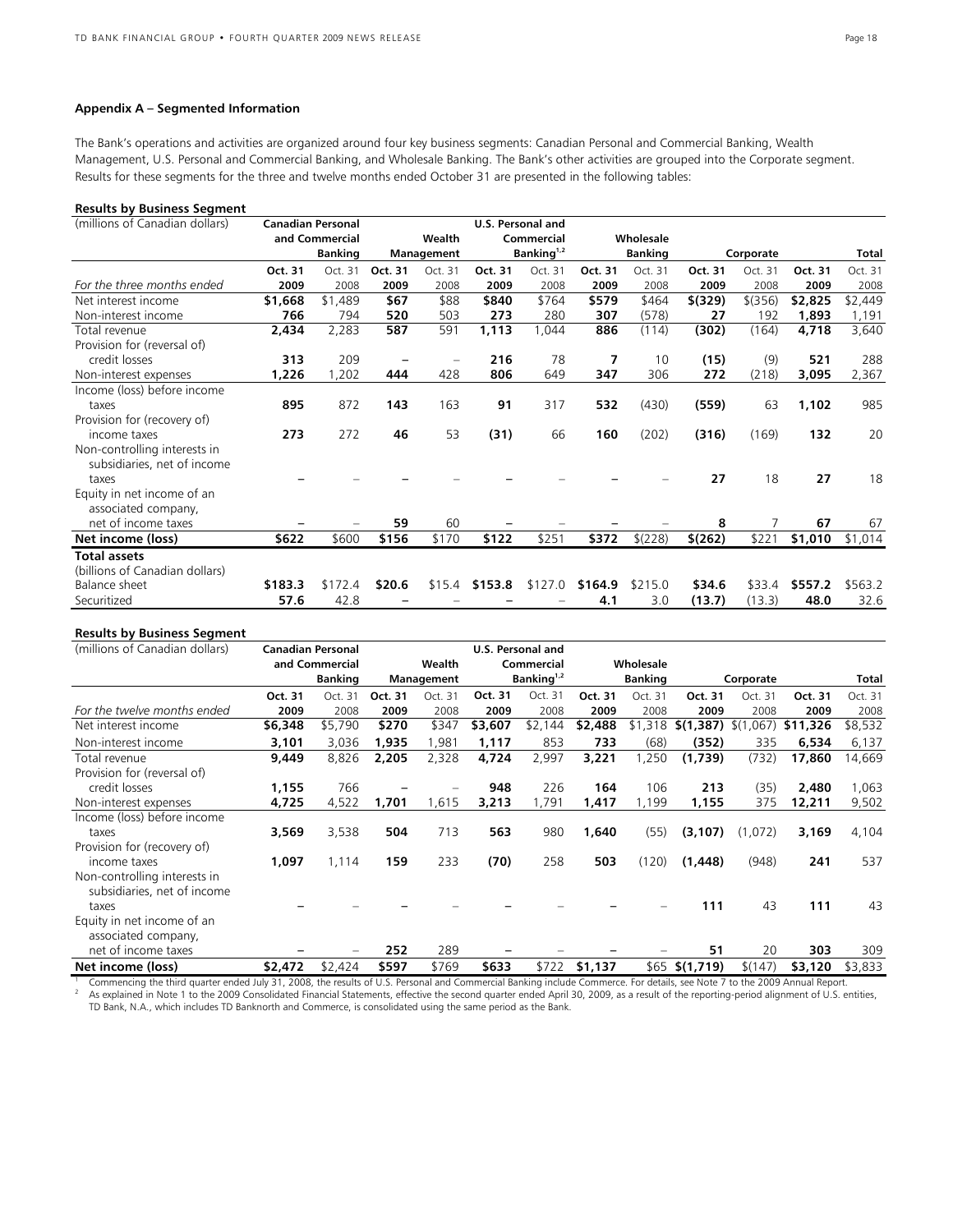# **SHAREHOLDER AND INVESTOR INFORMATION**

#### **Shareholder Services**

| If you:                                                                                                                                                        | And your inquiry relates to:                                                                                                                                                                                                                                                                                | Please contact:                                                                                                                                                                                                                                                                                                                                                                                 |
|----------------------------------------------------------------------------------------------------------------------------------------------------------------|-------------------------------------------------------------------------------------------------------------------------------------------------------------------------------------------------------------------------------------------------------------------------------------------------------------|-------------------------------------------------------------------------------------------------------------------------------------------------------------------------------------------------------------------------------------------------------------------------------------------------------------------------------------------------------------------------------------------------|
| Are a registered shareholder (your<br>name appears on your TD share<br>certificate)                                                                            | Missing dividends, lost share certificates, estate<br>questions, address changes to the share register,<br>dividend bank account changes, the dividend<br>reinvestment plan, to eliminate duplicate mailings<br>of shareholder materials, or to stop (or resume)<br>receiving Annual and Quarterly Reports. | <b>Transfer Agent:</b><br>CIBC Mellon Trust Company<br>P.O. Box 7010<br>Adelaide Street Postal Station<br>Toronto, Ontario M5C 2W9<br>416-643-5500<br>or toll-free at 1-800-387-0825<br>inquiries@cibcmellon.com or www.cibcmellon.com                                                                                                                                                          |
| Hold your TD shares through the<br>Direct Registration System in the<br><b>United States</b>                                                                   | Missing dividends, lost share certificates, estate<br>questions, address changes to the share register,<br>to eliminate duplicate mailings of shareholder<br>materials, or to stop (or resume) receiving Annual<br>and Quarterly Reports.                                                                   | <b>Co-Transfer Agent and Registrar:</b><br><b>BNY Mellon Shareowner Services</b><br>P.O. Box 358015<br>Pittsburgh, Pennsylvania 15252-8015<br>or<br>480 Washington Boulevard<br>Jersey City, New Jersey 07310<br>1-866-233-4836<br>TDD for hearing impaired: 1-800-231-5469<br>Foreign shareholders: 201-680-6578<br>TDD foreign shareholders: 201-680-6610<br>www.bnymellon.com/shareowner/isd |
| <b>Beneficially own</b> TD shares that are<br>held in the name of an intermediary,<br>such as a bank, a trust company, a<br>securities broker or other nominee | Your TD shares, including questions regarding the<br>dividend reinvestment plan and mailings of<br>shareholder materials                                                                                                                                                                                    | Your intermediary                                                                                                                                                                                                                                                                                                                                                                               |

For all other shareholder inquiries, please contact TD Shareholder Relations at 416-944-6367 or 1-866-756-8936 or email tdshinfo@td.com. Please note that by leaving us an e-mail or voicemail message you are providing your consent for us to forward your inquiry to the appropriate party for response.

## **Annual Report on Form 40-F (U.S.)**

A copy of the Bank's Annual Report on Form 40-F for fiscal 2009 will be filed with the Securities and Exchange Commission later today and will be available at http://www.td.com. You may obtain a printed copy of the Bank's Annual Report on Form 40-F free of charge upon request to TD Shareholder Relations at 416-944-6367 or 1-866-756-8936 or e-mail: tdshinfo@td.com.

## **General Information**

Contact Corporate & Public Affairs: 416-982-8578

Products and services: Contact TD Canada Trust, 24 hours a day, seven days a week: 1-866-567-8888 French: 1-866-233-2323 Cantonese/Mandarin: 1-800-328-3698 Telephone device for the deaf: 1-800-361-1180

Internet website: http://www.td.com Internet e-mail: customer.service@td.com

# **Quarterly Earnings Conference Call**

TD Bank Financial Group will host an earnings conference call on December 3, 2009. The call will be webcast live via TDBFG's website at 3 p.m. ET. The call and webcast will feature presentations by TDBFG executives on the Bank's financial results for the fourth quarter and fiscal 2009, followed by a question-and-answer period with analysts. The presentation material referenced during the call will be available on the TDBFG website at www.td.com/investor/qr\_2009.jsp on December 3, 2009, before 12 p.m. ET. A listen-only telephone line is available at 416-644-3414 or 1-800-814-8459 (toll free).

The webcast and presentations will be archived at www.td.com/investor/calendar arch.jsp. Replay of the teleconference will be available from 6 p.m. ET on December 3, 2009, until January 3, 2010, by calling 416-640-1917 or 1-877-289-8525 (toll free). The passcode is 4179922#.